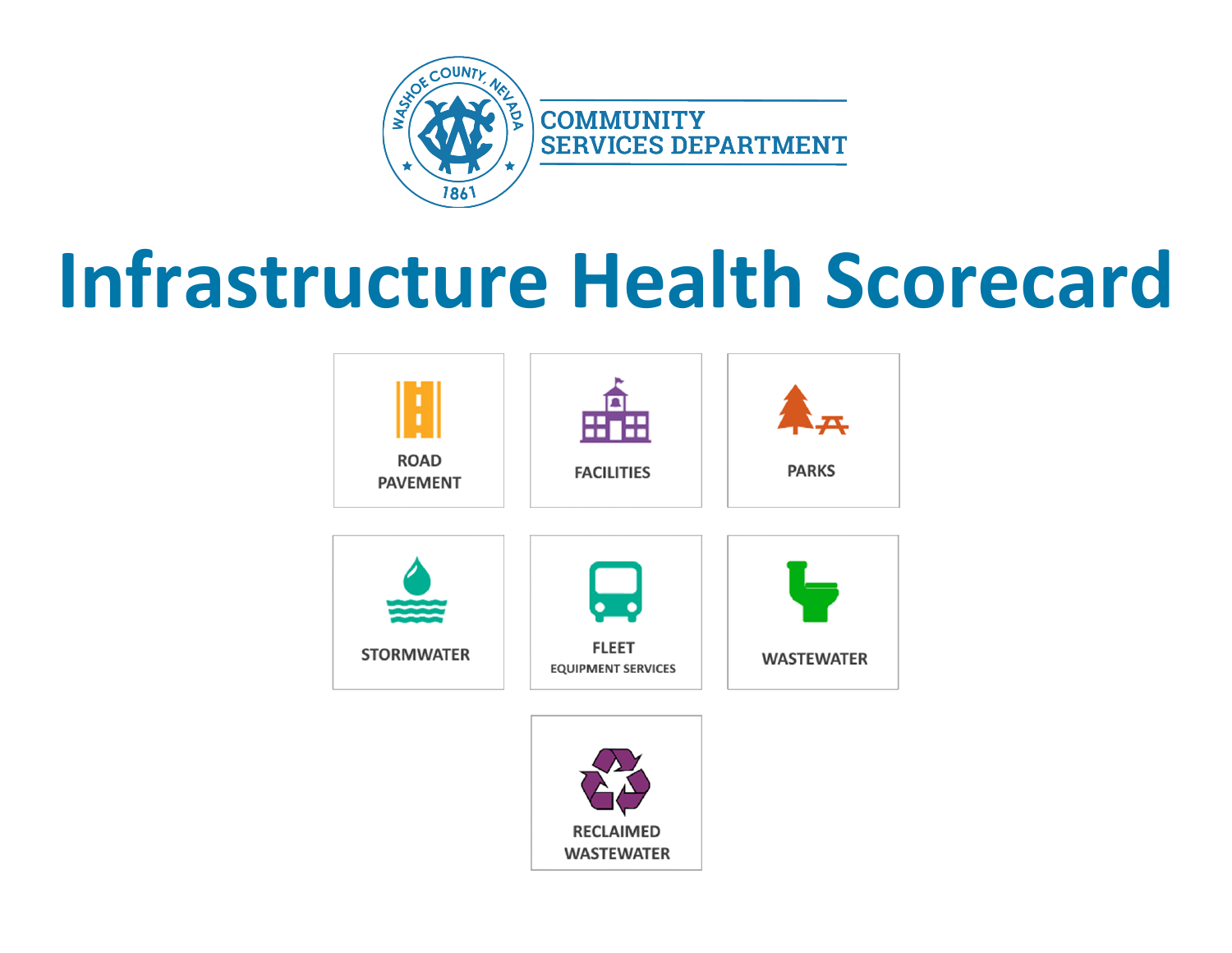### **Methodology**

American Society of Civil Engineers' approach and methodology was used. Each asset class receives an overall letter grade, which is calculated based on the weighted sum of the grade categories below. Each category grade is determined by asset specific performance metrics, stakeholder scores, and benchmarks, when available.

### **Grade Categories**

| Capacity           | Infrastructure's capacity to meet current and future demands                                                                                    |  |  |  |  |  |  |  |  |  |
|--------------------|-------------------------------------------------------------------------------------------------------------------------------------------------|--|--|--|--|--|--|--|--|--|
|                    | Example: Supply ÷ demand + congestion issues                                                                                                    |  |  |  |  |  |  |  |  |  |
| <b>Condition</b>   | Infrastructure's existing and near-future physical condition                                                                                    |  |  |  |  |  |  |  |  |  |
|                    | Example: Deterioration value ÷ replacement value                                                                                                |  |  |  |  |  |  |  |  |  |
| <b>Funding</b>     | Infrastructure's current level of funding compared to the estimated funding needs                                                               |  |  |  |  |  |  |  |  |  |
|                    | Example: Funding level ÷ calculated needs or benchmark                                                                                          |  |  |  |  |  |  |  |  |  |
| <b>Future Need</b> | Infrastructure's future level of funding compared to the estimated funding needs                                                                |  |  |  |  |  |  |  |  |  |
|                    | Example: (Projected) Funding level ÷ calculated funding needs or benchmark                                                                      |  |  |  |  |  |  |  |  |  |
| <b>O&amp;M</b>     | Owner's ability to comply with regulations and maintain the infrastructure properly                                                             |  |  |  |  |  |  |  |  |  |
|                    | Example: PM compliance % or Reactive \$                                                                                                         |  |  |  |  |  |  |  |  |  |
|                    | <b>Public Safety Infrastructure's risk to public's safety</b>                                                                                   |  |  |  |  |  |  |  |  |  |
|                    | Example: Likelihood of failure x consequence of failure                                                                                         |  |  |  |  |  |  |  |  |  |
| Resilience         | Infrastructure's capability to prevent or protect against significant multi-hazard threats and incidents                                        |  |  |  |  |  |  |  |  |  |
|                    | Example: % complete (Hazard plans, training, & asset redundancy) Resilient to changing climate                                                  |  |  |  |  |  |  |  |  |  |
| <b>Innovation</b>  | Owner's use of new and innovative techniques, materials, technologies, and delivery methods are being implemented to improve the infrastructure |  |  |  |  |  |  |  |  |  |
|                    | Example: Benchmark against best in class                                                                                                        |  |  |  |  |  |  |  |  |  |

### **Grade Descriptions**

|   | <b>EXCEPTIONAL, FIT FOR THE FUTURE</b>                                                                                                                                                                                                                                         |
|---|--------------------------------------------------------------------------------------------------------------------------------------------------------------------------------------------------------------------------------------------------------------------------------|
|   | Generally, in excellent condition, typically new or recently rehabilitated, and meets capacity needs for the future. A few elements show signs of general deterioration that require                                                                                           |
|   | attention. Facilities meet modern standards for functionality and are resilient to withstand most disasters and severe weather events.                                                                                                                                         |
|   | <b>GOOD, ADEQUATE FOR NOW</b>                                                                                                                                                                                                                                                  |
|   | The infrastructure in the system or network is in good to excellent condition; some elements show signs of general deterioration that require attention. A few elements exhibit significant<br>deficiencies. Safe and reliable, with minimal capacity issues and minimal risk. |
|   | <b>MEDIOCRE, REQUIRES ATTENTION</b>                                                                                                                                                                                                                                            |
|   | The infrastructure in the system or network is in fair to good condition; it shows general signs of deterioration and requires attention. Some elements exhibit significant deficiencies in conditions<br>and functionality, with increasing vulnerability to risk.            |
|   | <b>POOR, AT RISK</b>                                                                                                                                                                                                                                                           |
| D | The infrastructure is in poor to fair condition and mostly below standard, with many elements approaching the end of their service life. A large portion of the system exhibits significant                                                                                    |
|   | deterioration. Condition and capacity are of serious concern with strong risk of failure.                                                                                                                                                                                      |
|   | <b>FAILING/CRITICAL, UNFIT FOR PURPOSE</b>                                                                                                                                                                                                                                     |
|   | The infrastructure in the system is in unacceptable condition with widespread advanced signs of deterioration. Many of the components of the system exhibit signs of imminent failure.                                                                                         |
|   |                                                                                                                                                                                                                                                                                |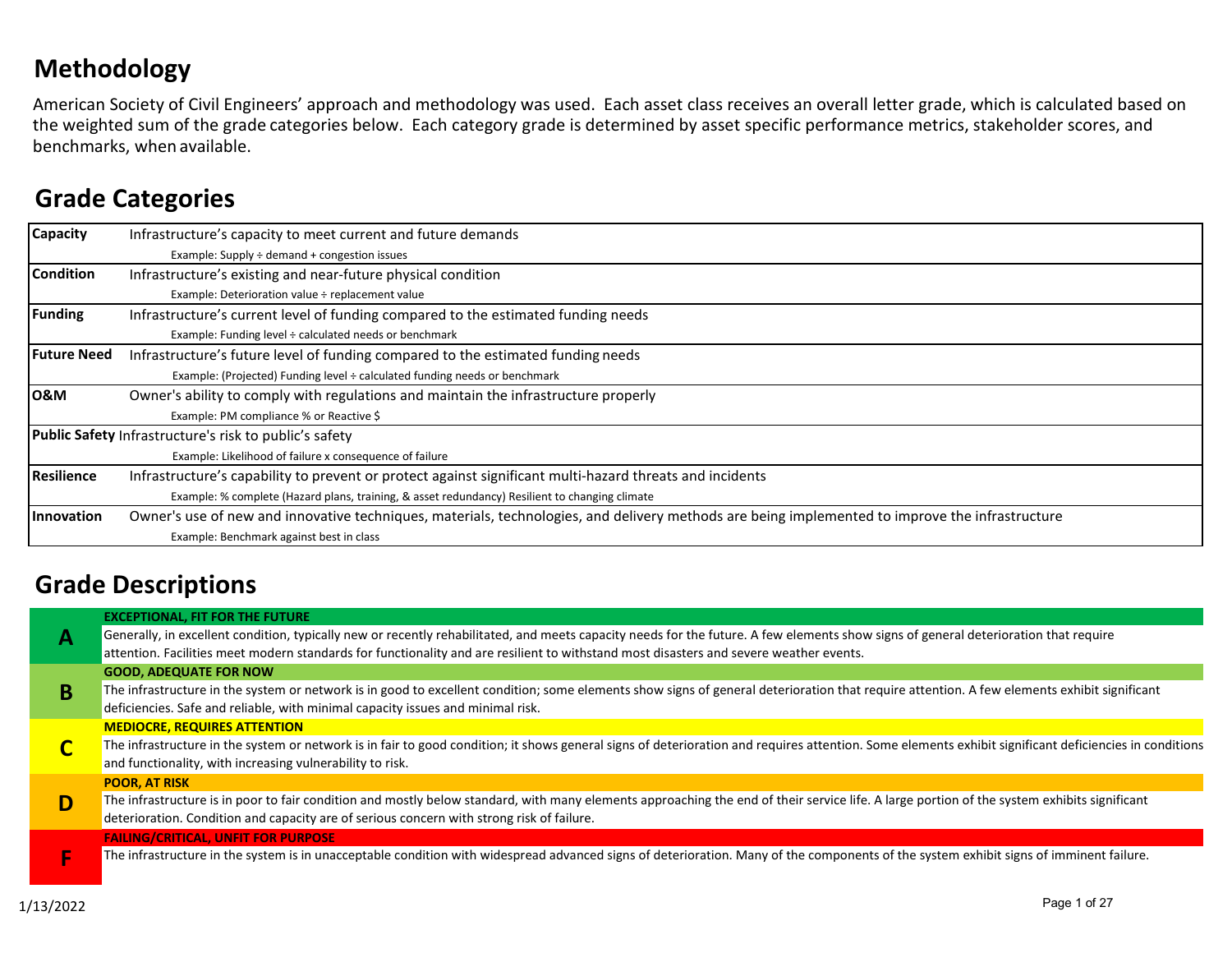### **Result Matrix**

|                            | <b>Capacity</b> | <b>Condition</b> | <b>Funding</b> | <b>Future</b><br><b>Need</b> | <b>O&amp;M</b> | <b>Public</b><br><b>Safety</b> | <b>Resilience</b> | <b>Innovation</b> | <b>Overall</b><br>Grade | Level of<br><b>Service</b> |
|----------------------------|-----------------|------------------|----------------|------------------------------|----------------|--------------------------------|-------------------|-------------------|-------------------------|----------------------------|
| <b>Road Pavement</b>       | $\mathbf{A}$    | $B -$            | $\mathcal{C}$  | $D -$                        | $C -$          | $A -$                          | A                 | $B+$              | <b>B-</b>               | Meeting<br>Expectation     |
| <b>Stormwater</b>          | $\mathbf{A}$    | <b>TBD</b>       | D              | F                            | $C -$          | $A -$                          | $\mathbb{C}$      | $B+$              | $\overline{C}$          | Meeting<br>Expectation     |
| <b>Parks</b>               | B               | $C+$             | F              | F                            | D              | B                              | $\overline{C}$    | $B+$              | D+                      | Meeting<br>Expectation     |
| <b>Facilities Building</b> | $B -$           | $C-$             | $C-$           | $D -$                        | D              | $B -$                          | $\mathbf{A}$      | $B -$             | $C -$                   | Meeting<br>Expectation     |
| <b>Fleet</b>               | $B+$            | $C+$             | $A -$          | $A -$                        | $A -$          | $\mathbf{A}$                   | $\mathbf{A}$      | $B+$              | B+                      | Meeting<br>Expectation     |
| <b>Sewer Collection</b>    | B               | $A -$            | $A -$          | $A -$                        | B              | $B -$                          | $A -$             | $B+$              | <b>A-</b>               | Meeting<br>Expectation     |
| <b>Reclaim Water</b>       | B               | $A -$            | $A -$          | $B+$                         | B              | $A -$                          | $A -$             | $B+$              | B+                      | Meeting<br>Expectation     |
| <b>Sewer Treatment</b>     | $B+$            | B                | $A -$          | $A -$                        | $B+$           | $B+$                           | B                 | $B+$              | $B+$                    | Meeting<br>Expectation     |
| <b>Criteria Grade</b>      | B               | <b>TBD</b>       | $C-$           | D                            | $\overline{C}$ | $\overline{\mathbf{B}}$        | Β                 | B                 | <b>TBD</b>              |                            |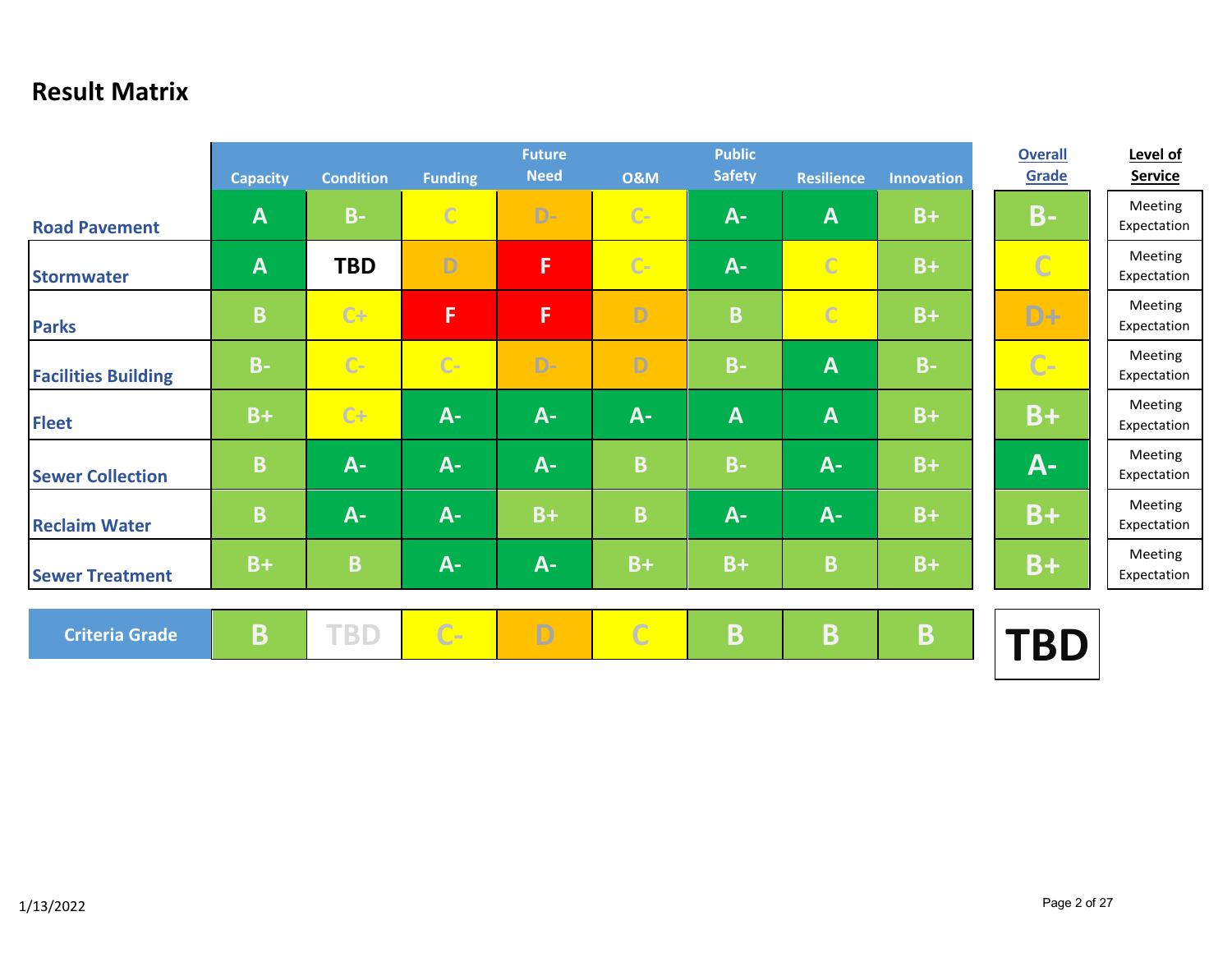### **Benchmarked Results**



Source: ASCE 2018 Infrastructure ReportCard 100 95 90 85 80 75 70 65 60 55 50 Pavement Stormwater Parks Facilities Sewer Mains Reclaim Mains Treatment Plant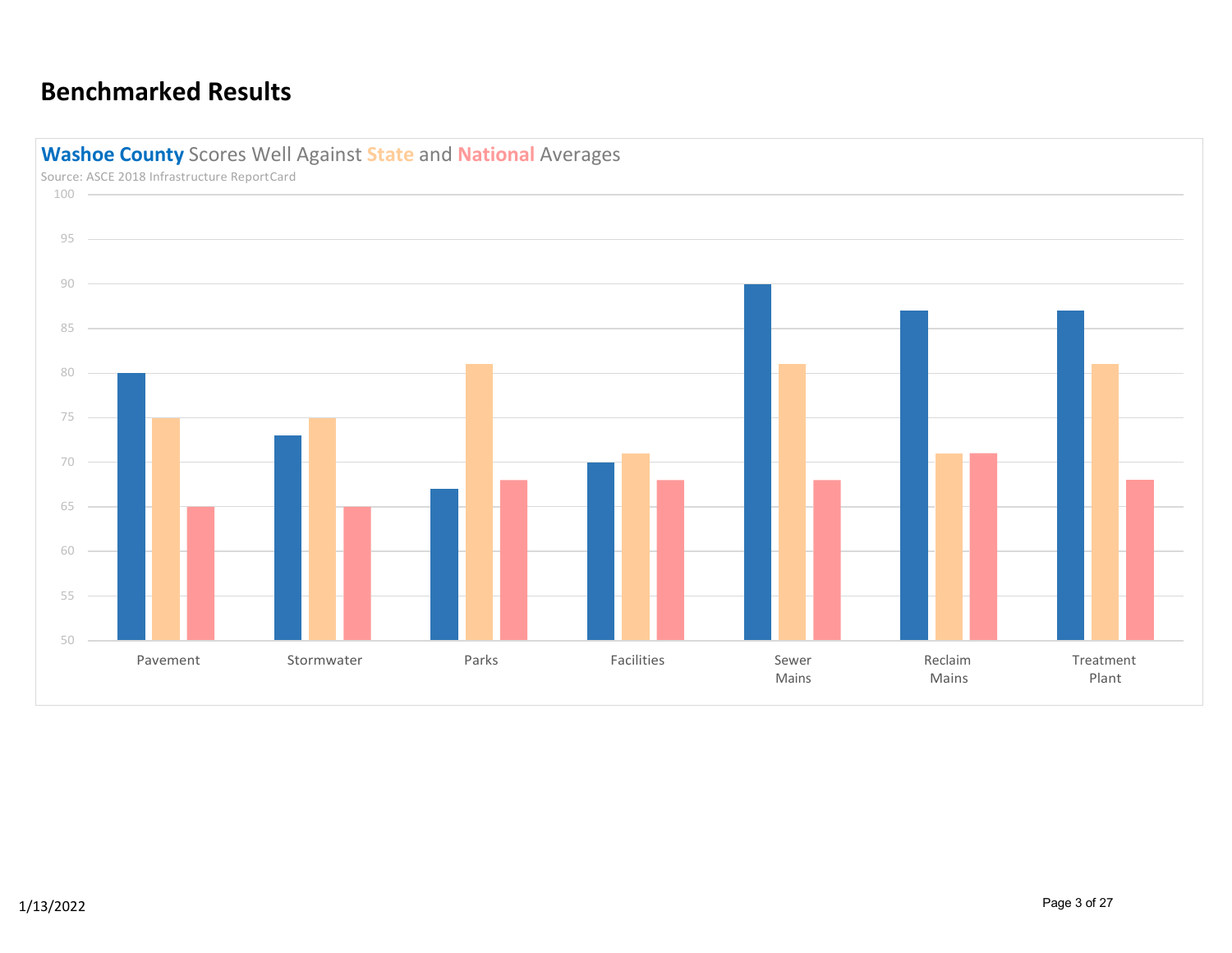# **Road Pavement Infrastructure Report**

### **111 Million Square Feet of Asphalt 733 Miles of Paved Road**

Commerce, tourism and area transportation needs are supported by the care and hard work that goes into keeping pavement safe, available, and in optimal condition. Washoe County maintains and preserves the transportation infrastructure throughout the unincorporated portion of Washoe County from the Oregon border to, and including, Incline Village. Washoe County has a mature Pavement Preservation and Asset Management Program where capacity, condition, levels of service, and life cycles are well understood and optimized. Road Pavement scores above average because of this. Opportunities exist in addressing future needs, projected funding short falls, better matching funding to services, and planning for increased needs for road reconstructions.



**Capacity**

County roads are typically local and collector streets, which capacity needs are generally met "on‐ demand" and supplied directly by development activity. Congestion and traffic issues on County roads are rare. Capacity for most area highways and arterial streets are planned for by, and are the responsibility of, the Regional Transportation Commission and Nevada Department of Transportation.

Source: RTC, Washoe County Pavement Preservation Program Stakeholders.

**Condition A B‐**

The Pavement Condition Index (PCI) is a standard scoring methodology developed by ASTM and used to rate each section of pavement. Washoe County rates each road segment once every three years and has done so since 1997. County commissioners have defined the level of service expectation at an average a PCI score of equal to or greater than 73, which is in the "Satisfactory" category. The current average (PCI) score is 72.4.

Source: Pavement Lifecycle Modeling Software, Paver, and inspection. (Pavement Condition Index)

**C D‐** Washoe County Roads Fund utilizes gasoline tax revenues for road maintenance and repair but there is a growing gap in capital needs and revenue. Capital needs have increased with the growing number of vehicles using the roads, but fuel tax revenue has not increased at the same rate because of more fuel-efficient vehicles. Pavement preservation treatments, like sealing, patching, and crack repair, have been funded and executed well but there is a current annual rehabilitation and reconstruction funding gap of \$2.1 Million. Washoe County engineers, using pavement lifecycle modeling software, identified \$8.5 million in funding needs for fiscal year 2020. Actual funding was \$6.4 million.

Source: Pavement Lifecycle Modeling Software, Paver, and Road's Fund Accounting. (Actual Annual Spending ÷ Needs)

**Funding Future Need**

Capital needs are expected to grow not only due to increased use of the roads, but also due to the large number of roads built 30‐40 years ago. In this decade these roads will need more expensive reconstruction treatments in order to maintain their PCI and expected levels of service. Preservation treatment on these older roads would be a stop gap. Reconstruction is a better long-term investment. In fiscal year 2022, engineers project a need of \$11.5 million for preservation and reconstruction but only 60%, \$6.9 million, is expected to be available. This gap is expected to widen as capital needs compound. The growing number of electric, hybrid and highly fuel-efficient vehicles is also contributing to the funding gap, as the current funding mechanism for road maintenance in Washoe County is through fuel tax. A long term, more equitable and more stable revenue source is needed.

Source: Pavement Lifecycle Modeling Software, Paver, and Road's Fund Accounting. (Projected Actual Annual Spending ÷ Projected Needs)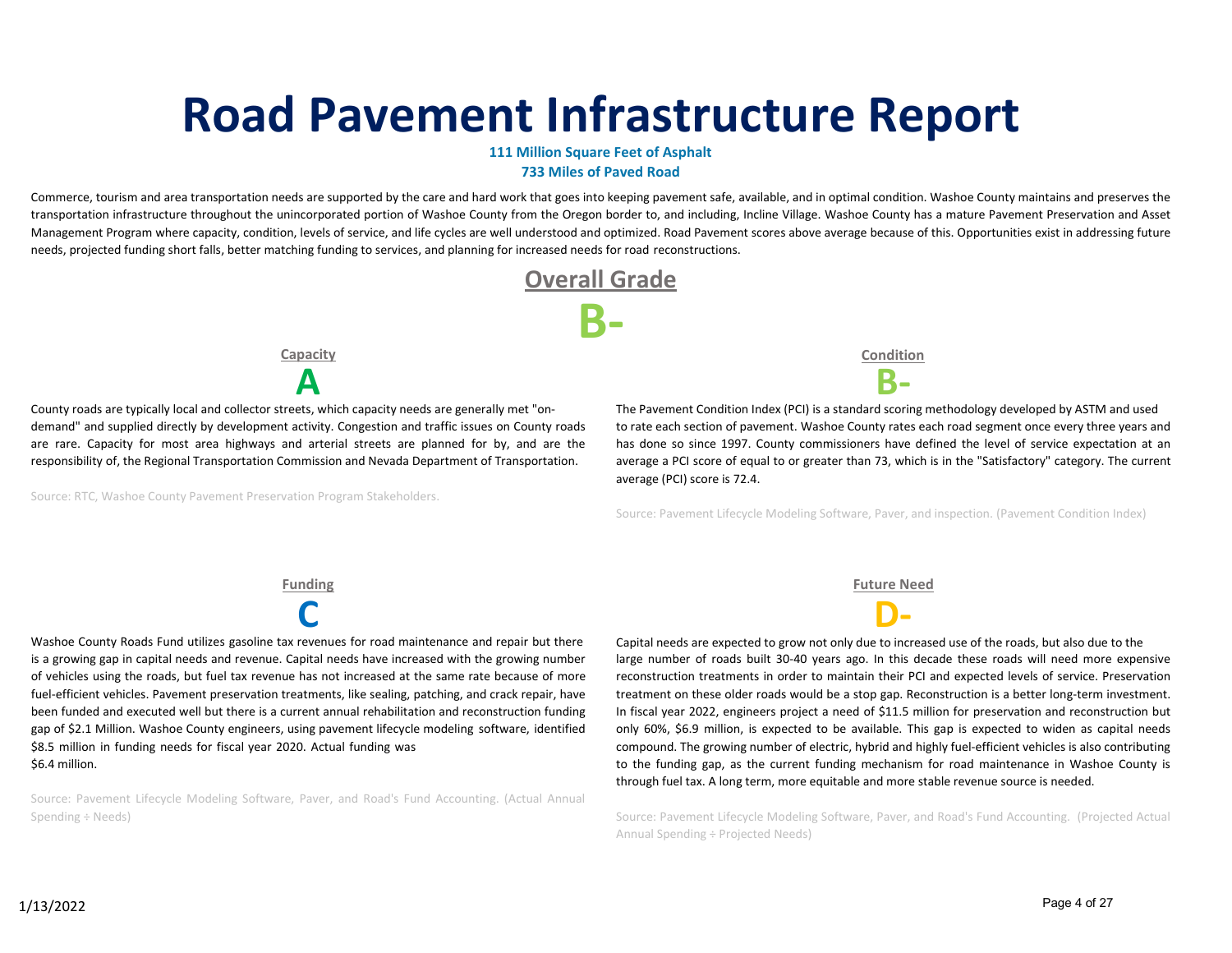### **Road Pavement Infrastructure Report, continued**

**Operation and Maintenance Public Safety**

**C‐ A‐**

In 2020 more than 5 Million square feet of pavement were patched or sealed by the Road's Department and contractors but there still remains 29% of maintenance being postponed, due to higher priority tasks. PCI has been constant and reactive maintenance (potholes and cracking) is kept within levels of service but there are needs that have been left unmet.

Source: Pavement Preservation Program Stakeholders, Maintenance Management Software, Asset Essentials (deferred pavement maintenance, work order accomplishments)

Public safety is a top priority, and the community is kept safe through preventative maintenance, prompt responses to roadway debris, snow clearing, stormwater maintenance, and a relatively high PCI. All of these decrease the risk to the road traveling public.

Source: Preservation Program Stakeholders. Average Stakeholder Score

**Resilience Innovation**



Washoe County Roads Division is well prepared for a rapid response to emergency events. This is accomplished through a 24/7 call line, on-call maintenance supervisor, and well-defined processes. For example, in the Winter of 2019 the snow plow operators worked almost around the clock to clear the 30 feet of snow that fell in Incline Village. Reactive activities are well planned for but extreme weather events from climate change pose additional risk, which is currently not planned for. Excessive heat expands and buckles pavement, rapid freeze and thaw events causes cracks, and rapid snow melt and flash floods causes road base erosion.

Source: Preservation Program Stakeholders. Average Stakeholder Score

**A B+**

Asphalt treatments are driven by leading pavement material science, pavement lifecycle modeling software, and evidence-based practice. A computerized maintenance management system is in place to track needs, problem areas, defects, and work history. Vehicle telematics are also used to track the use and service of the heavy equipment the department relies on.

Source: Preservation Program Stakeholders. Average Stakeholder Score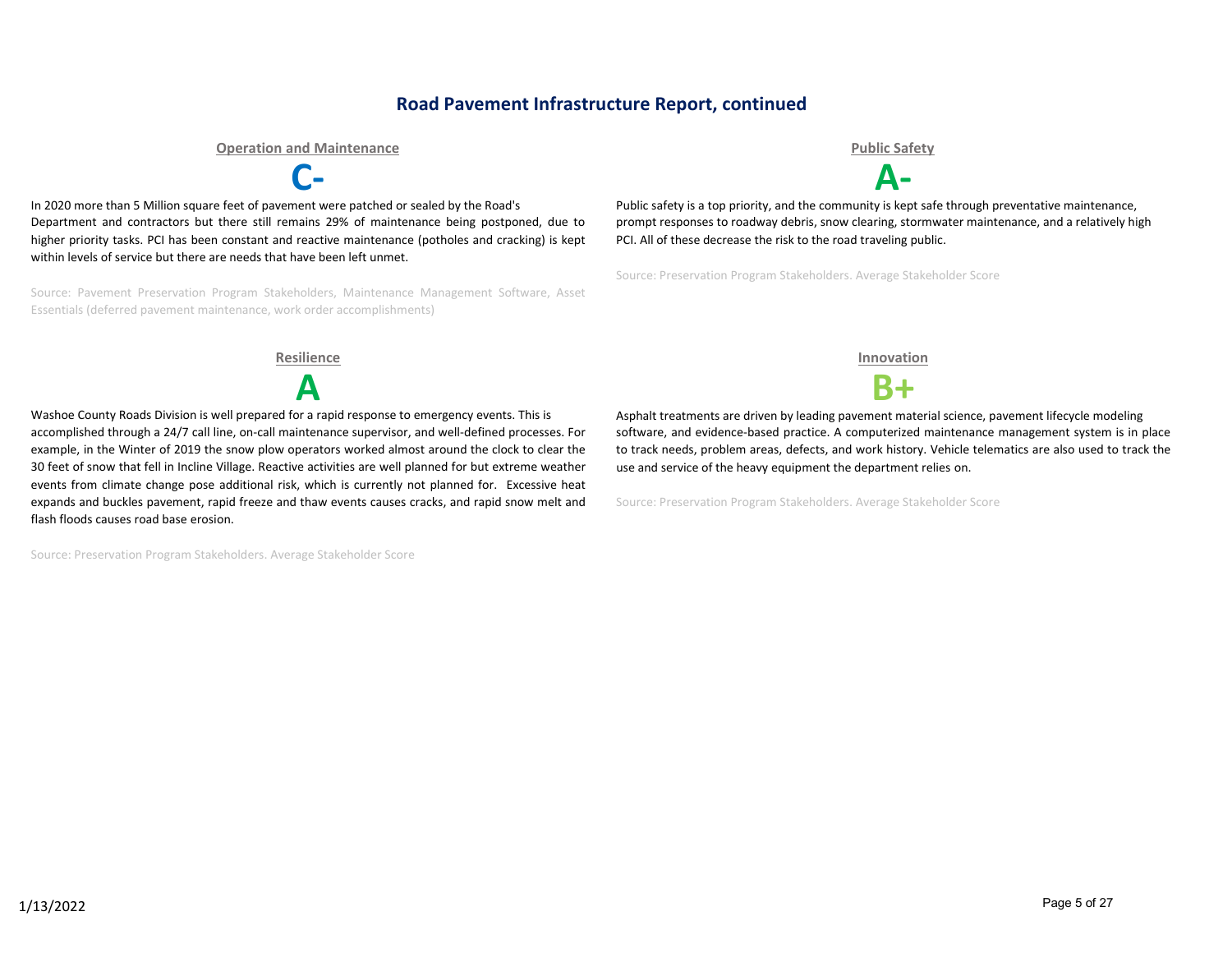## **Road Pavement Infrastructure Calculation Details**

| <b>Criteria</b>                            | Criteria<br>Weight | Grade          | <b>Score</b> | <b>Score Calculation</b>                                                                                                      | <b>Score</b><br>Weight | Data Source                                                                                       |
|--------------------------------------------|--------------------|----------------|--------------|-------------------------------------------------------------------------------------------------------------------------------|------------------------|---------------------------------------------------------------------------------------------------|
| Capacity                                   | 25.0%              | А              | 95/100       | Average stakeholder score, supply of roads through<br>development, congestion and traffic issues                              | 100%                   | RTC, Washoe County Pavement Preservation Program<br>Stakeholders                                  |
| Condition                                  | 10.0%              | <b>B-</b>      | 72.4/100     | Pavement Condition Index (PCI)                                                                                                | 100%                   | Pavement Lifecycle Modeling Software (Paver) and<br>Inspection                                    |
| <b>Funding</b>                             | 15.0%              | $\overline{C}$ | 75.3/100     | Actual Annual Spending ÷ Needs                                                                                                | 100%                   | Pavement Lifecycle Modeling Software (Paver) and Road's<br><b>Fund Accounting</b>                 |
| <b>Future Need</b>                         | 15.0%              | D-             | 60.0/100     | Projected Annual Spending ÷ Needs                                                                                             | 100%                   | Pavement Lifecycle Modeling Software (Paver) and Road's<br><b>Fund Accounting</b>                 |
| <b>Operation and</b><br><b>Maintenance</b> | 10.0%              | $C -$          | 70.8/100     | Deferred pavement maintenance                                                                                                 | 100%                   | Pavement Preservation Program Stakeholders, Maintenance<br>Management Software (Asset Essentials) |
| <b>Public Safety</b>                       | 10.0%              | А-             | 92.0/100     | Average stakeholder score, roadway debris, snow<br>clearing, stormwater maintenance, and PCI                                  | 100%                   | Preservation Program Stakeholders, Maintenance<br>Management Software (Asset Essentials)          |
| Resilience                                 | 5.0%               | Α              | 95.0/100     | Average stakeholder score, extreme weather plans,<br>citizen access to notification resources                                 | 100%                   | <b>Preservation Program Stakeholders</b>                                                          |
| Innovation                                 | 10.0%              | $B+$           | 88.6/100     | Average stakeholder score, pavement material<br>science, pavement lifecycle modeling software, and<br>evidence based practice | 100%                   | Preservation Program Stakeholders                                                                 |

**Overall Grade B‐**

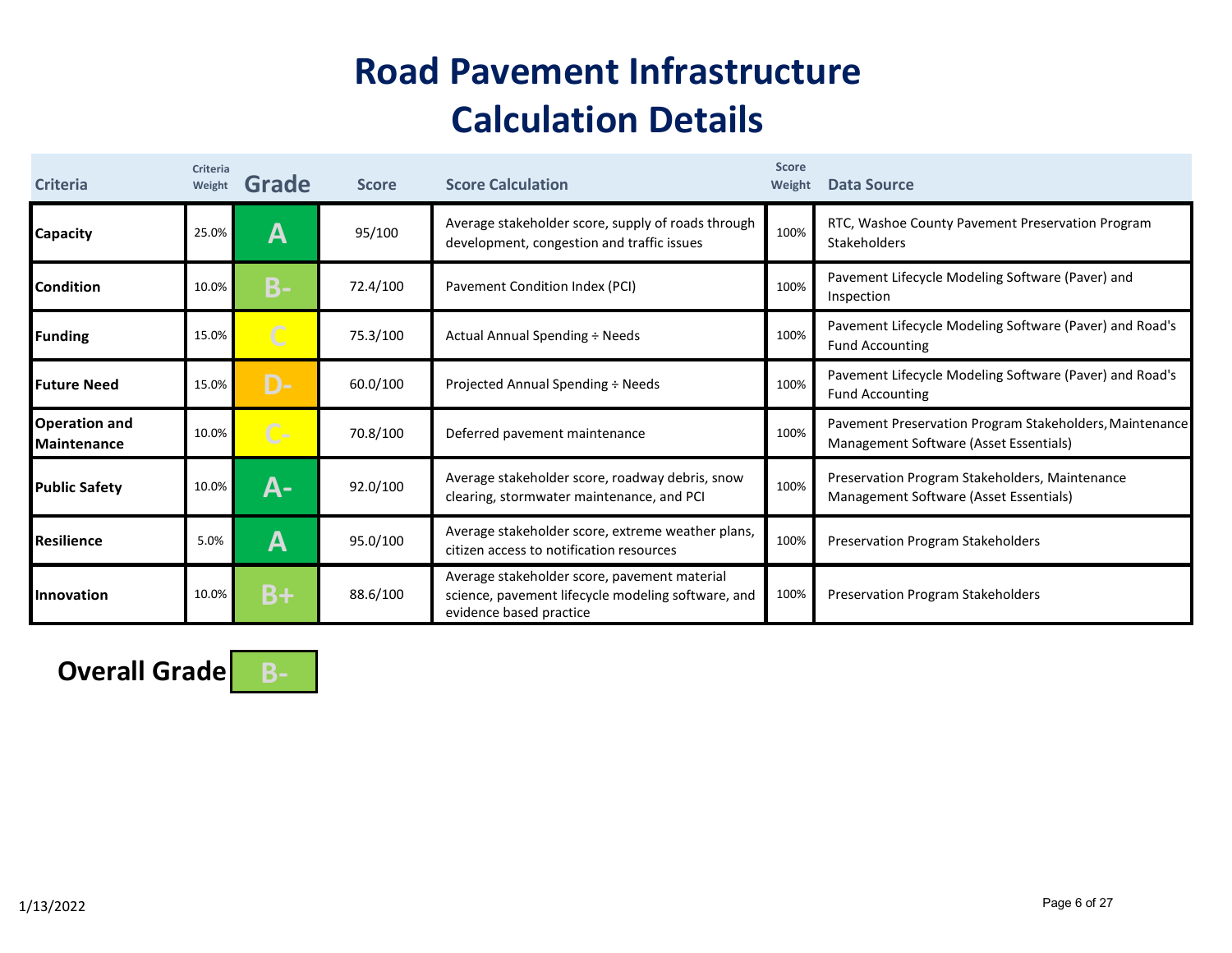# **Stormwater Infrastructure Report**

### **+ 12 Million Feet of Conveyance Assets (ditch & pipe)**

#### **+ 8,000 Treatment Assets**

Stormwater systems are typically designed to convey runoff from "every-day" or minor storm events. Washoe County is responsible for cleaning and repairing stormwater facilities within Washoe County rightof-way or Washoe County maintained drainage easements. In the Lake Tahoe Basin, Washoe County uses best management practices to also treat and filter stormwater. This minimizes the amount of fine sediment that makes its way into Lake Tahoe and improves lake clarity. In May 2009, Washoe County qualified to be part of the FEMA Community Rating System (CRS). The program rewards communities that exceed National Flood Insurance Program requirements, which help citizens prevent or reduce flood loses. Washoe County qualified for CRS Class 7 which provides the unincorporated Washoe County residents a 15% discounts on flood insurance premiums. Stormwater responsibilities are mostly funded through fuel tax. Only North Spanish Springs and Truckee River floodplains have a coordinated Stormwater and Flood Detention Utility. Opportunities exist in addressing the funding disconnect between fuel tax and stormwater treatment services, and executing a condition and risk based preventative capital replacement plan.



**C**

**Capacity**

Capacity is typically designed to convey runoff from "every‐day" or minor storm events and may overflow during larger storm events. In 1994, Formal Development Standards for Storm Drainage were adopted and only 4% of conveyance pipes in inventory still exist, prior to these standards. Capacity issues are identified during normal operations and problem areas are reviewed regularly as part of the FEMA Community Rating System (CRS).

Source: Asset Inventory (% of inventory not meeting current design standards)

Washoe County Stormwater asset maintenance and capital improvement funding is mostly sourced through fuel tax, which also competes with other Road maintenance needs. North Spanish Springs Floodplain Detention and Truckee River Flood Management are the exceptions, being funded through rate payers and sales tax respectively. Maintenance supervisors would spend 41% of any additional funding on additional Stormwater maintenance. Capital replacements are being deferred due to limited funding. Currently only 18% of funding is spent on Stormwater.

Source: Road's Funds Accounting. (Unfunded stormwater maintenance and capital replacements) Stormwater Engineer and Operator Stakeholder Analysis. (Projected unfunded stormwater maintenance growth rate, average stakeholder score, potential for secure funding)

**\*Condition A TBD**

A condition assessment and analysis are planned for summer of 2022. Condition will be calculated based on in‐field inspections and scored based on defects, deterioration, remaining useful Life, and sediment accumulation. The output will be a comprehensive view of Washoe County stormwater asset maintenance and capital needs.

Source: Asset Inspections. (Deterioration Model, Remaining useful life, Age, Material, Culvert, Ditch, & DI % Full)

**Funding Future Need**

**D F** A long term fiscally sustainable fund model is needed to keep up with maintenance and capital replacements. Stakeholders expect funding to decrease by 8% and maintenance needs to grow by 18%. Deferred capital needs are expected to compound and increase reactive maintenance costs. By fiscal year 2023, Washoe County's goal is to implement a stormwater and flood mitigation funding model with policies in place to address historic problem areas where there is inadequate stormwater and flood mitigation infrastructure. A Stormwater Utility District has been explored in the past but has not had the support of citizens. Alternative models are in development but is not guaranteed to be accepted by stakeholders.

> Source: Stormwater Engineer and Operator Stakeholder Analysis. (Projected unfunded stormwater maintenance growth rate, average stakeholder score, potential for secure funding)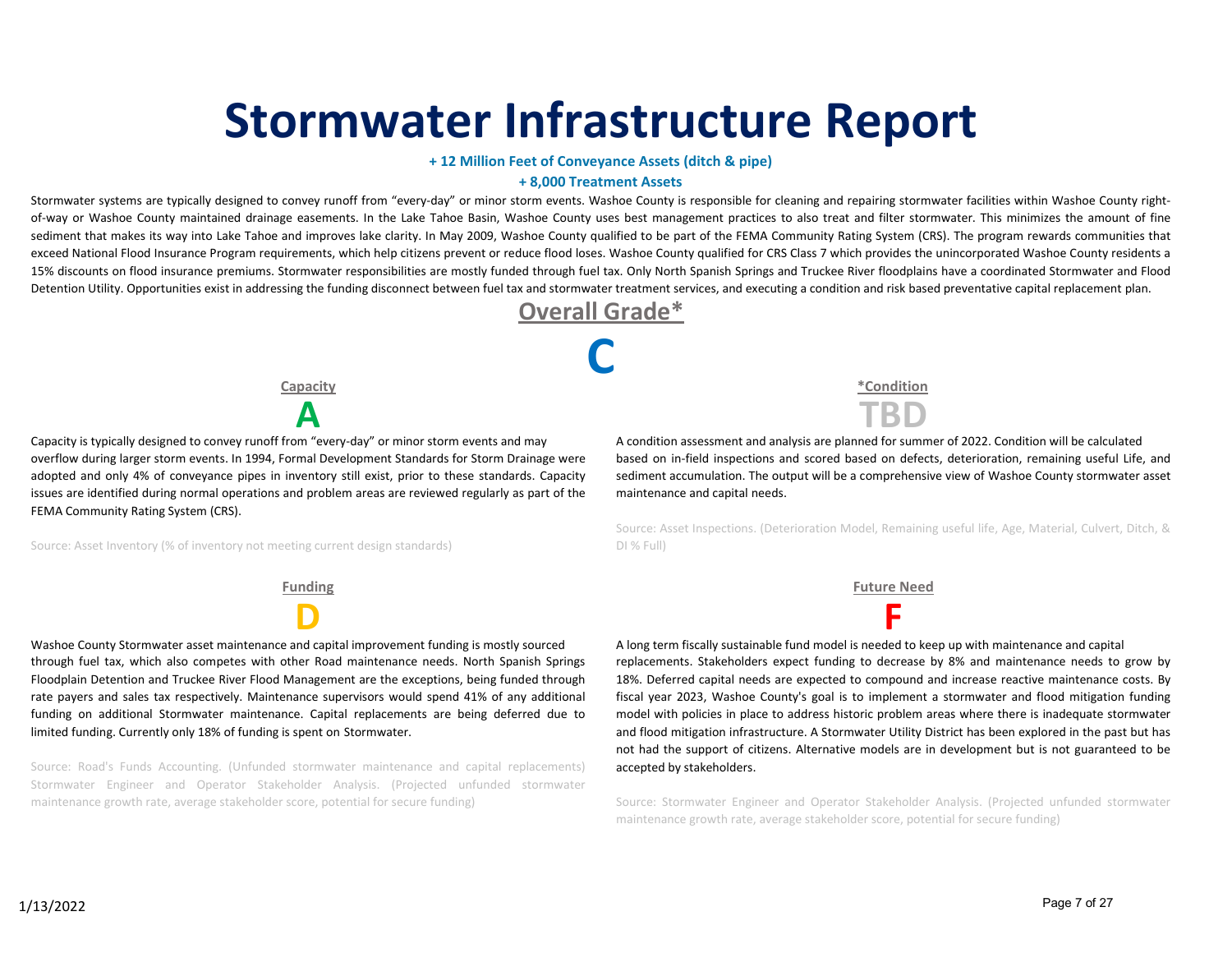### **Stormwater Infrastructure Report, continued**

#### **Operation and Maintenance Public Safety**



In 2020, more than 2 Million feet of stormwater ditch and pipe were cleaned by the Road's Division but there still remains 40% of stormwater maintenance being postponed for higher priority tasks. Flooding events are relatively rare, with some notable exceptions. Historic problem areas are tracked and identified for capital projects, but funding is not always available for all needs.

Source: Asset Essentials (CMMS) & Stormwater Engineer and Operator Stakeholder Analysis. (% of needed maintenance not deferred + 10%, acceptable benchmark)

**C‐ A‐**

Risk to public has been relatively low, only 6% of Stormwater related labor hours are flooding related. It is reasonable to expect some localized flooding during larger storm events including thunderstorms, micro‐bursts, etc., that are common in the Northern Nevada high‐desert environment.

Source: Asset Essentials, CMMS, & Stormwater Engineer and Operator Stakeholder Analysis. Deferred maintenance, average stakeholder score

**Resilience Innovation**

Emergency event responses have well defined processes and policies. Citizen and roadway needs are triaged through a 24/7 call line and a maintenance supervisor is always on‐call. Current development codes and assets are not engineered for potential impacts due to climate change. Additional heat increases water vapor and the potential for flash flooding or rapid snowmelt.

Source: Stormwater Engineer and Operator Stakeholder Analysis. Average stakeholder score



**C B+**

Washoe County uses state of the art street sweepers to keep sediment out of the stormwater conveyance system. Fine sediment from stormwater runoff also decreased Lake Tahoe clarity. Washoe County has partners with a local organization to implement innovative assets, policies, and procedures to address this. A notable example is the implementation of several high flow pretreatment and membrane filtration vaults (Jellyfish), stormwater catch basins, and BMP RAM standards.

Source: Stormwater Engineer and Operator Stakeholder Analysis. Average stakeholder score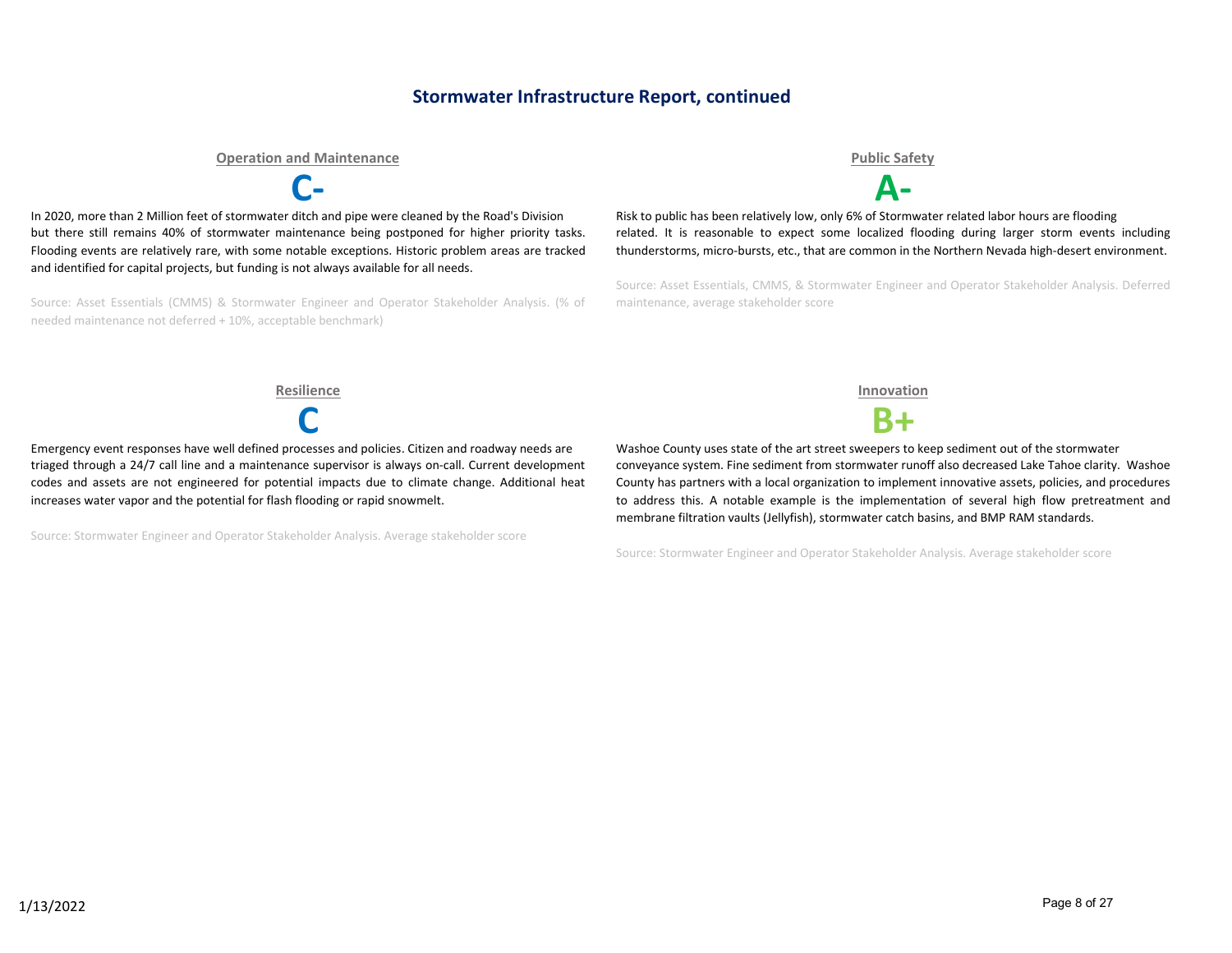## **Stormwater Infrastructure Calculation Details**

| <b>Criteria</b>                            | Criteria<br>Weight | Grade | <b>Score</b> | <b>Score Calculation</b>                                                                                             | <b>Score</b><br>Weight | <b>Data Source</b>                                                                 |
|--------------------------------------------|--------------------|-------|--------------|----------------------------------------------------------------------------------------------------------------------|------------------------|------------------------------------------------------------------------------------|
| Capacity                                   | 10.0%              | A     | 96/100       | % of inventory not meeting current design<br>standards, CRS identified capacity issues                               | 67%                    | Asset Inventory, FEMA Community Rating System (CRS),                               |
| <b>Condition</b>                           | 20.0%              | 'BD   | TBD          | Deterioration Model, Remaining useful life (Age,<br>Material)                                                        | 33%                    | Asset Inspections                                                                  |
|                                            |                    |       | TBD          | Culvert, Ditch, & DI % Full                                                                                          | 67%                    | Asset Inspections                                                                  |
| <b>Funding</b>                             | 15.0%              | D     | 76.8/100     | Unfunded stormwater maintenance, average<br>stakeholder score, current funding availability                          | 100%                   | Stormwater Engineer and Operator Stakeholder Analysis                              |
| <b>Future Need</b>                         | 15.0%              | F     | 66.8/100     | Projected unfunded stormwater maintenance<br>growth rate, average stakeholder score, potential for<br>secure funding | 100%                   | Stormwater Engineer and Operator Stakeholder Analysis                              |
| <b>Operation and</b><br><b>Maintenance</b> | 20.0%              | $C -$ | 75.0/100     | Deferred maintenance, average stakeholder score                                                                      | 100%                   | Asset Essentials (CMMS) & Stormwater Engineer and<br>Operator Stakeholder Analysis |
| <b>Public Safety</b>                       | 10.0%              | А-    | 94.0/100     | Stormwater related labor hours are flooding related                                                                  | 100%                   | Asset Essentials (CMMS) & Stormwater Engineer and<br>Operator Stakeholder Analysis |
| <b>Resilience</b>                          | 5.0%               |       | 75.0/100     | Average stakeholder score, extreme weather plans,<br>citizen access to notification resources                        | 100%                   | Stormwater Engineer and Operator Stakeholder Analysis                              |
| Innovation                                 | 5.0%               | $B+$  | 87.8/100     | Average stakeholder score, stormwater treatment<br>science, BMP RAM standards, and evidence-<br>based practice       | 100%                   | Stormwater Engineer and Operator Stakeholder Analysis                              |

**Overall Grade** 

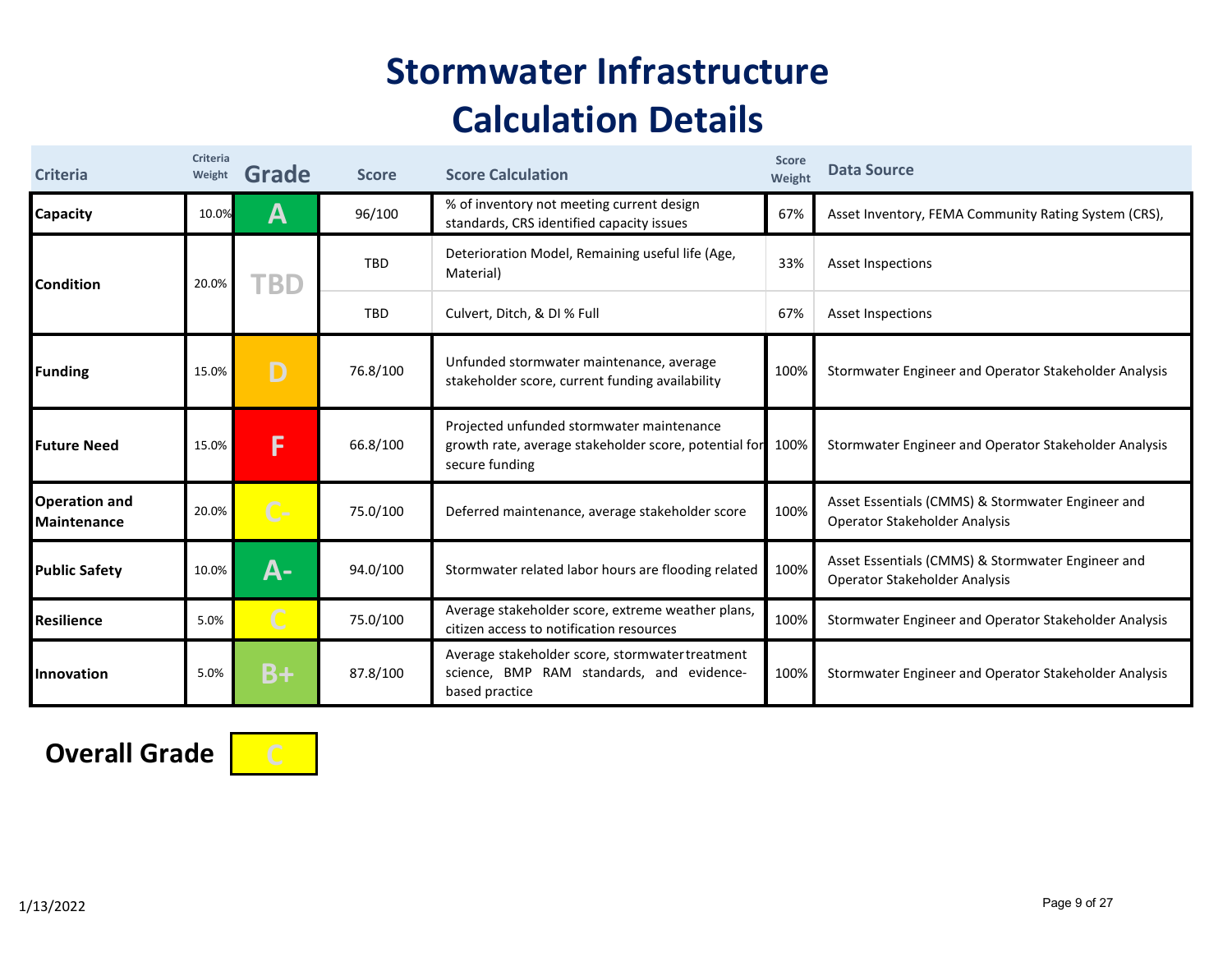# **Park Infrastructure Report**

### **+ 13,000 Acres of Parks and Open Space, 497 Acres of Turf + 10,000 Ornamental Trees, 175 Playground Structures**

Outdoor recreation and access to parks and open space is integral to Washoe County residents' quality of life and has been shown to dramatically improve mental and physical wellbeing. The Washoe County Regional Parks and Open Space Program (Parks Program) contributes to a healthy community by providing 10 regional parks, 39 community and neighborhood parks, 7 special use parks, 70 open space properties and over 100 miles of trails. The scope of maintenance and capital planning responsibilities are wide and include turf, trees, landscaping, trails, playgrounds, trailheads, picnic shelters, restrooms, a museum, a swimming pool, splash pads, a campground, a shooting facility, an archery facility, golf courses, visitor centers, rentable facilities, and much more. The Parks Program mission is being challenged by the needs of a growing population, the responsibilities that go along with it, and a backlog of capital and maintenance projects left over from the Great Recession. Compared to other counties nationally, Washoe County parks are in the lowest 25% of park funding per citizen. Park availability and access meets demand but the capital replacement funding gap has left some assets in disrepair. Opportunities exist in the areas of an urban forestry program, pavement preservation, noxious weed mitigation, open space acquisition, and amenity preventative replacement.

> **Overall Grade D+**

**Capacity**

Washoe County has 8.7 acres of parkland for every 1,000 residents, which is considered to be meeting expectations. The National Recreation and Parks Association (NRPA) benchmark is 9.2 acres/1,000 residents. The small difference is made up for in a large amount of BLM, Forest Service, and dedicated open space. Underserved areas have also been identified in the Parks Master Plan, but infill park development and equal access is a logistic and financial challenge.

Source: NRPA Acres per Capita Benchmark, 2020 (Acres per 1,000 residents ÷ benchmark)

**Condition**

**B C+** A comprehensive condition assessment of park amenities was conducted in the summer of 2020. This included assessment of assets such as picnic tables, benches, and trash cans. The result was an average score of B‐. Park roads and parking lots are assessed every 3 years and are a large capital asset with an overall score of C. With the exception of trees, vegetation is assessed routinely. Rentable facilities are planned to be assessed in fall of 2021.

> Source: Condition Inspection Scoring, Pavement Inspection Program (Average Amenity Condition Score, Pavement Inspection Program)

**F F** Since the 2008 budget cuts, there has been a \$48 million‐dollar gap in spending. This gap has caused a backlog in maintenance and capital spending. This is compounded by the fact that the Parks Programs budget hasn't even fully recovered from the Great Recession when the budget was cut by more than half. Today, the budget is still only at 65% of what it was pre-recession. According to NRPA benchmarks, Washoe County has a spending deficit of \$1,129 per acre, which is almost half of highest spending counties. Washoe County is in the lowest 25% of Parks funding per citizen.

Source: NRPA Acres per Capita Benchmark, 2020 (Expenditures per capital ÷ benchmark)



If the funding trend continues for another 20 years, the budget gap could grow by another \$94 million‐dollars, creating a \$142 million‐dollar gap over a 30‐year period. Parks Capital Projects Fund has historically only increased at a rate of 1.63% per year, which is less than historic U.S. inflation rate and is much less than the compounding capital needs of 5‐8% (6.5% average)

Source: Washoe County Regional Parks & Open Space Master Plan, Stakeholder Analysis (Budget Analysis, Unfunded capital improvement projects growth expectations)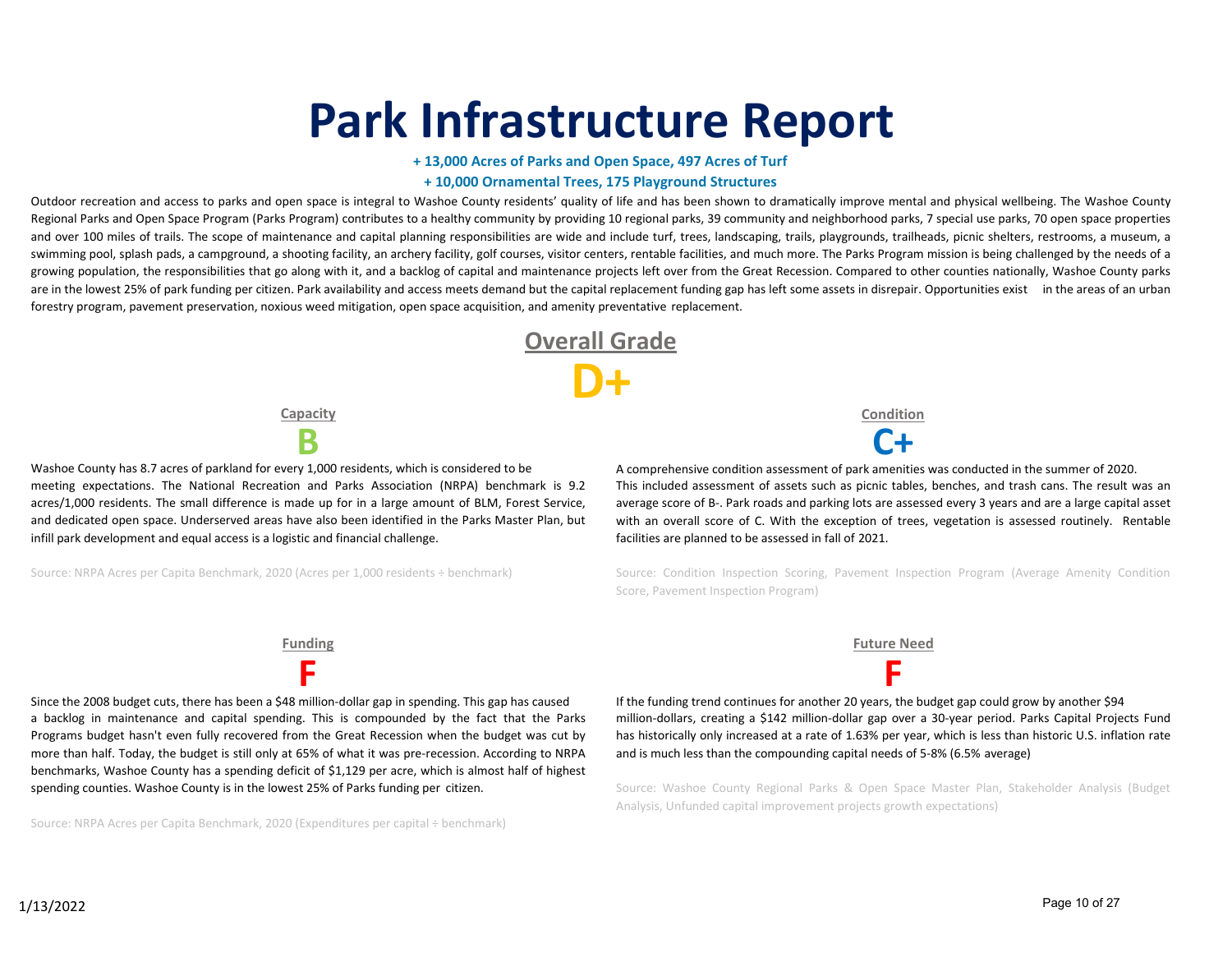### **Park Infrastructure Report, continued**

#### **Operation and Maintenance Public Safety**

35% of maintenance is being postponed due to higher priority tasks. Aging irrigation infrastructure needs have led to an increase in reactive maintenance, which takes resources away from preventative maintenance tasks. Tree trimming maintenance is almost completely reactive due to the lack of a formal urban forestry program and preventative maintenance program. Increased wildfire damage in parks has also increased the amount of revegetation maintenance and noxious weed mitigation activities.

Source: Stakeholder Analysis (Deferred maintenance %)

**D B**

Dedicated Park Ranger staff patrol park and recreation areas advising visitors of rules, regulations and policies. Parks had only 4.64 personal injury claims (SAF7) per 1M attendees in 2020, which is well below the benchmark of 26.89. Critical assets like playground structures are scheduled for monthly safety inspection. On average, these were completed on schedule 73.5% of the time. Opportunities exist in implementing a preventative tree pruning and urban forestry program, which would reduce risk of falling tree limbs.

Source: Asset Essentials, CMMS (Tree pruning, Playground Inspection). Risk admin and car counter (SAF7 Reports, personal injury claims ÷ total park visitors)

Due to drought conditions and budget restrictions, the Parks Program has adopted more droughttolerant assets and policies. Through smart design, turf removal, and reclaim water usage Washoe County parks are more resilient. There are opportunities to improve resiliency, specifically with water resource conservation and sourcing additional water from recycled means. Reclaimed water is used in 51.1% (254 acres) of park irrigation. In most cases, the cost of reclaim water infrastructure is currently too high for a strong business case. Planning to increase the resiliency of parkland and open space areas to the impacts of climate change is necessary.

Source: Water billing (% of turf using recycled water)

**Resilience Innovation**



The average park stakeholder feels that research and implementation of innovative park maintenance & CIP methods, processes, policies, and technologies scores a B+. The implementation of an online reservation and point of sale system has improved the Park Program's ability to recover the cost of services. Smart, central irrigation controls and use of a maintenance tracking system also contribute to this high score.

Source: Stakeholder Analysis (Average Stakeholder Score)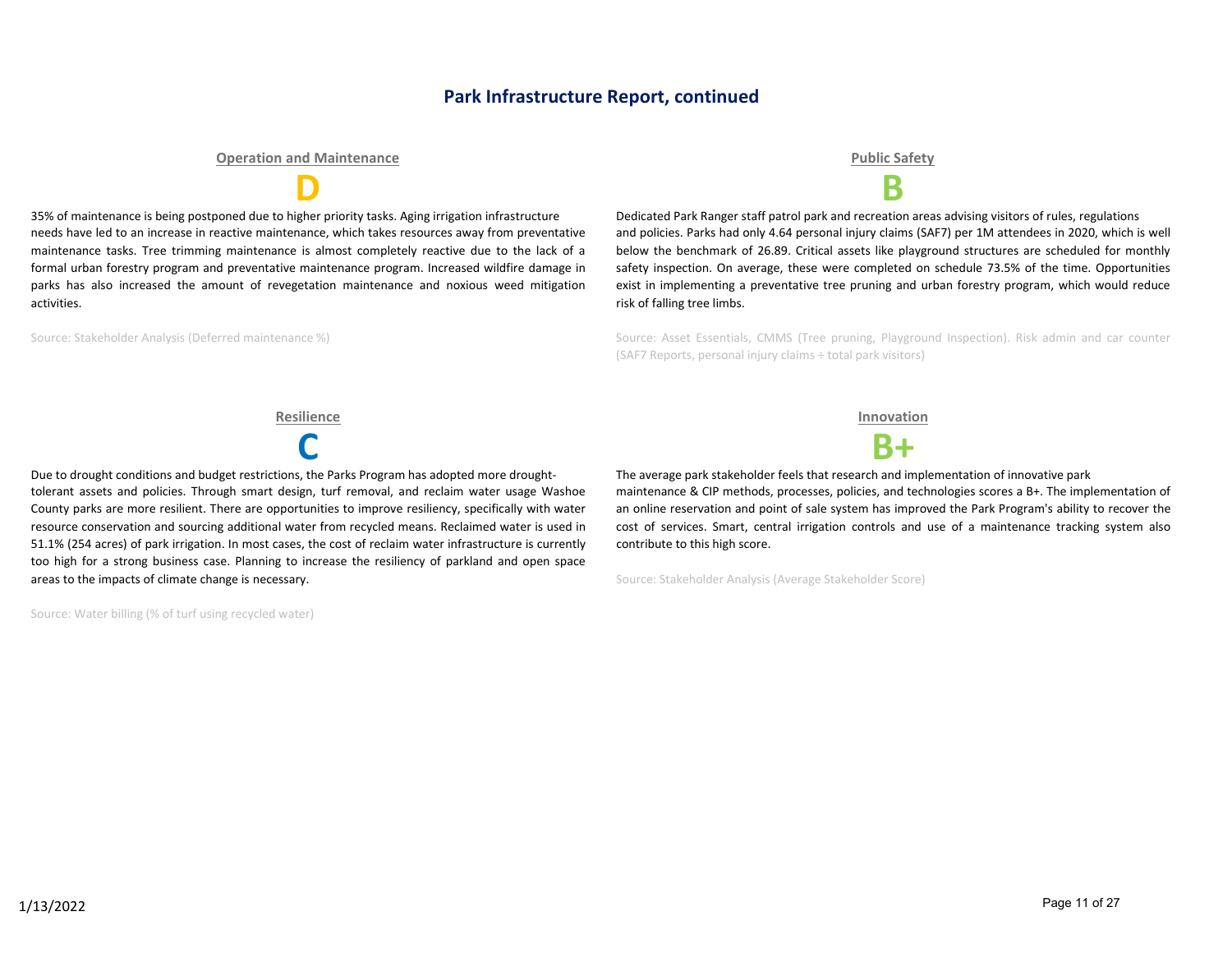## **Park Infrastructure Calculation Details**

| <b>Criteria</b>                            | Criteria<br>Weight | Grade          | <b>Score</b> | <b>Score Calculation</b>                                                                                     | <b>Score</b><br>Weight | <b>Data Source</b>                                                                |
|--------------------------------------------|--------------------|----------------|--------------|--------------------------------------------------------------------------------------------------------------|------------------------|-----------------------------------------------------------------------------------|
| <b>Capacity</b>                            | 20.0%              | Β              | 8.7/9.2      | Acres per 1,000 residents ÷ benchmark                                                                        | 100%                   | NRPA Acres per Capita Benchmark (2020)                                            |
|                                            |                    | $C +$          | 87/100       | <b>Average Amenity Condition Score</b>                                                                       | 40%                    | <b>Condition Inspection Scoring</b>                                               |
| <b>Condition</b>                           | 10.0%              |                | 71.2/100     | Average Pavement Condition Index                                                                             | 60%                    | Pavement Inspection Program                                                       |
| <b>Funding</b>                             | 15.0%              | F              | 1,201/2,330  | Expenditures per capital ÷ benchmark                                                                         | 100%                   | NRPA Acres per Capita Benchmark (2020)                                            |
| <b>Future Need</b>                         | 15.0%              | F              | 1.63/6.5     | Unfunded capital improvement projects growth<br>expectations                                                 | 100%                   | Park operations stakeholder analysis, spending deficit trend,<br>Park Master Plan |
| <b>Operation and</b><br><b>Maintenance</b> | 10.0%              | D              | 75/100       | Deferred maintenance %, stakeholder survey                                                                   | 100%                   | Park operations stakeholder analysis                                              |
|                                            |                    |                | 73.5/100     | Playground Inspection Compliance                                                                             | 30%                    | Survey123 Inspection Forms                                                        |
| <b>Public Safety</b>                       | 20.0%              | B              | 20.0/100     | Preventative tree pruning                                                                                    | 10%                    | Maintenance Management System (Asset Essentials)                                  |
|                                            |                    |                | 4.64/5.27    | SAF7 Reports (personal injury claims) ÷ total park<br>visitors                                               | 60%                    | Risk department and car counter                                                   |
| <b>Resilience</b>                          | 5.0%               | $\overline{C}$ | 51.1%        | % of turf using recycled water                                                                               | 100%                   | WC Reclaim water billing                                                          |
| <b>Innovation</b>                          | 5.0%               | $B+$           | 88/100       | Average stakeholder score, smart-central irrigation<br>controls, online reservation and point of sale system | 100%                   | Park operations stakeholder analysis                                              |

**Overall Grade D+** 

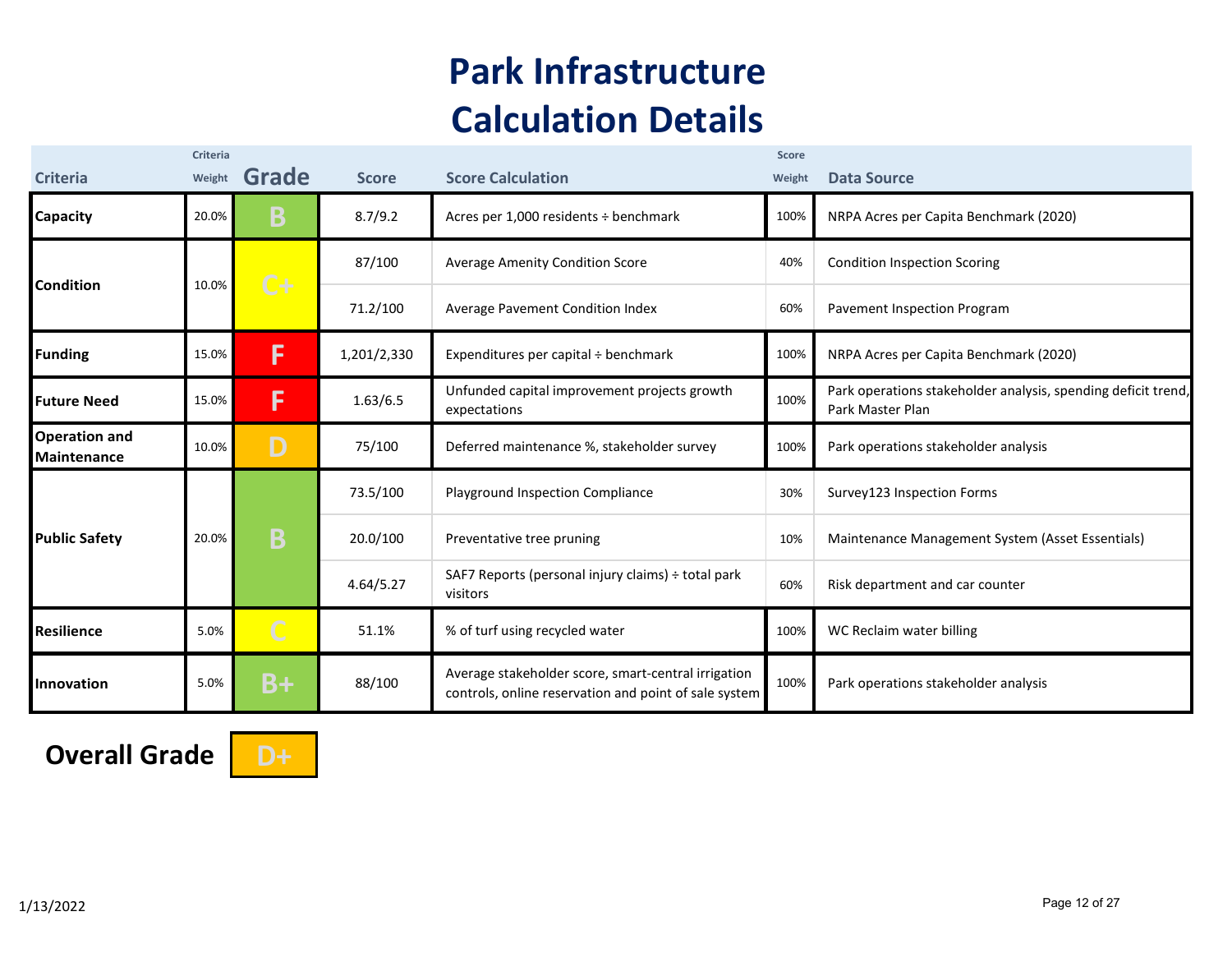# **Facilities Infrastructure Report**

#### **>2 Million Square Feet of Facilities**

#### **>300 structures, >2,000 Heating and Cooling Assets**

Washoe County provides many regional services in Northern Nevada, which serve not only Washoe County citizens but those of neighboring counties, cities and other agencies such as fire districts. Most services provided, ranging from Child Protective Services to Wastewater Treatment, require a safe, available, clean, and comfortable physical space to effectively operate. The Washoe County Facilities Management Division is responsible for managing the maintenance, infrastructure preservation, energy conservation, custodial services, landscaping, and snow removal for all County facilities, working together with the Capital Projects team, who is responsible for the inventory, construction, major repair, and execution of the Capital Improvements Program (CIP). Both teams play important roles and directly influence the performance of Facility infrastructure. In general, County Facilities score high in the areas of Capacity, Resilience, and Innovation but opportunities exist in the areas of Operation and Maintenance and Future Funding.



**B‐ C‐** Current capacity needs are, in general, being met. New construction at the Sheriff's Office, Mills Lane Justice Center, Our Place campus, and others have met the need of a growing population, but according to the Downtown Master Plan and 9Th Street Complex Master Plan, an estimated 75,893 addition square feet will be needed by 2040. Even after optimizing and remodeling current space, there is a growing need of 1,045 SF/year at 9th Street and 2,750 SF/year Downtown identified in the plan. This need is projected based on population growth expectations, which has been steady at 2% annually, about 10,000 citizens a year. It is important to note that the plan was developed prior to the COVID‐19 epidemic. During the epidemic 'work from home' and hybrid work schedules were implemented in many areas of the County. Teleworking policies and changes to the current workplace and office environments are being considered. It is unknown at this time, how these changes might affect the need for additional space identified in the plan.

Source: Facility Master Plans (SF needs), EDAWN EPIC Report (Population)

**Capacity Condition**

Facility condition significantly affects the success, safety, and quality of life of the public, staff, and regional partners. Washoe County's 2021 Facility Condition Assessment resulted in an average Facility Condition Index (FCI) score of 0.23, with individual building scores ranging from 0.47 to 0.02. FCI is considered "Critical" at > 0.30 and "Failing" at > 0.50 . FCI is an industry standard benchmark of condition and is calculated using the renewal costs divided by the replacement cost. Routine maintenance slows the rate of deterioration, but infrastructure preservation, capital investment, and renewal efforts are needed to maintain expected condition levels. Predictive condition modeling technology is currently being implemented by Washoe County Facilities, but opportunities exist in using the information to address the gap in infrastructure preservation and capital improvement funding.

Source: 2021 Facility Condition Assessment (Degradation and Capital Needs), IFMA (FCI Benchmark), Washoe County Risk Management Division Statement of Value (CRV)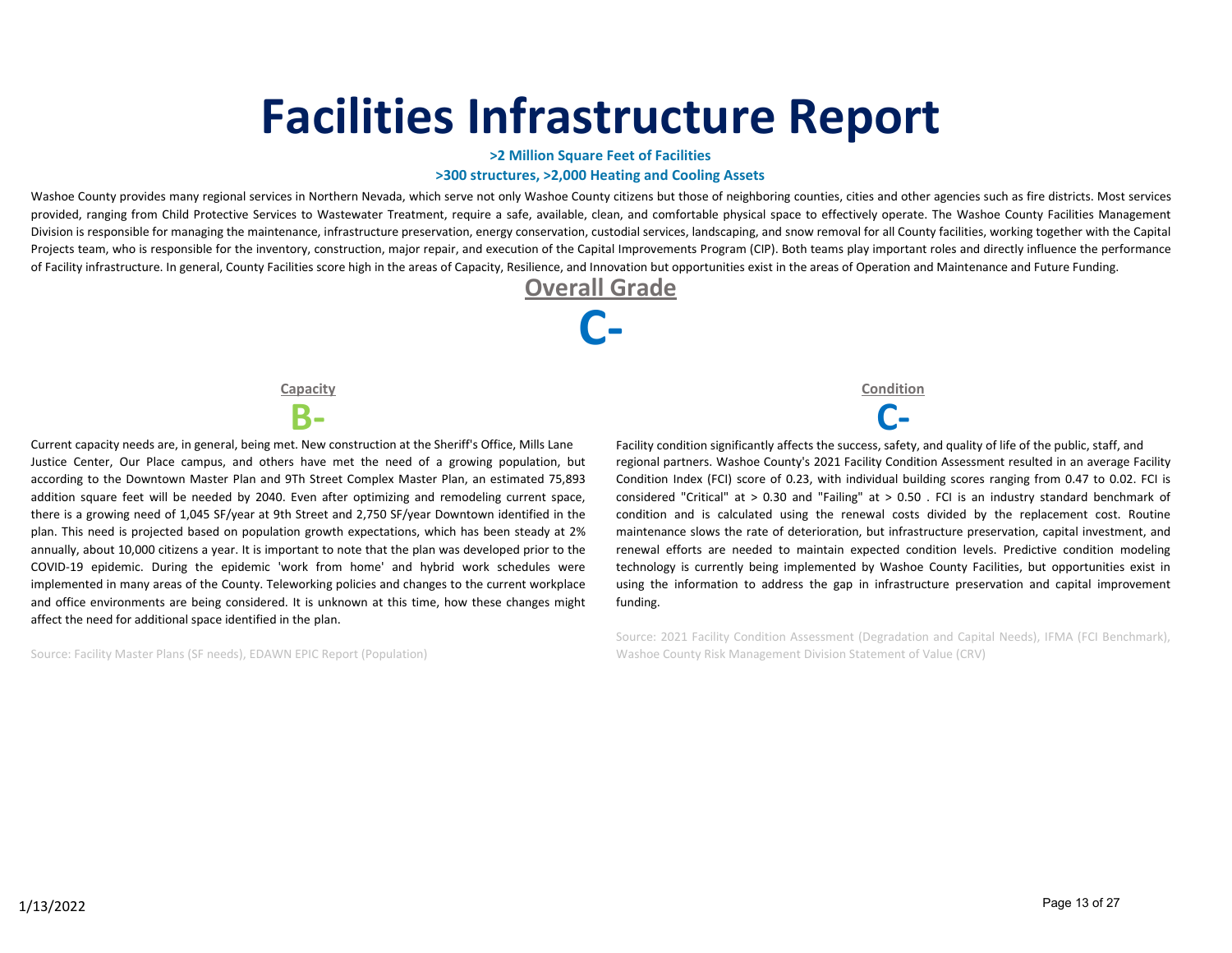### **Facility Infrastructure Report, continued**

**C‐ D‐** Facility maintenance, operations, administration, and infrastructure preservation funding has averaged \$5.52 per square foot. The industry average is \$6.04 psf and is \$7.50psf for the top 25%. The County's Capital Improvements Plan is a five‐year plan for maintaining existing infrastructure and buildings or acquiring new facilities to meet demands from growth, legal mandates, and health and safety issues. In 2021, 33% of proposed facility asset restoration projects were postponed due to funding. Facility, parks, wastewater, roads, and other infrastructure needs compete for the same capital infrastructure funding.

Source: Asset Essentials (SF), Washoe County Budget Division's Capital Improvement Plan (FY2017‐ 2022), SAP (Budget Physical Plan +Paint +Carpentry +IP)÷(SF ‐ direct bill SF (RAS, Utilities, RPSTS, OUR Place, Mills Lane city of reno)

#### **Operation and Maintenance Public Safety**

**D B‐** Reactive maintenance is moderately high and almost half of planned maintenance is overdue. Of all heating and cooling asset maintenance hours, 60.7% is spent on planned asset maintenance. The remaining hours are spent reacting to asset performance issues. The industry target baseline is 50% and 'world-class' benchmark is 85%. Planned maintenance on-time completion rate for is only 52.7%, the goal of which is 100%. One leading factor in O&M success is capital replacement backlogs. 2/3 needed infrastructure projects have been funded through CIP. Of those 15% get postponed at least 1 year, on average. For Fiscal Year 2021, 26% were postponed. These delays stretch asset lifecycles. Another leading factor is staffing ratios. Currently, each facility technician is responsible for 79,666 square feet, which is about 28,000 more than the industry average of 51,700 square feet per technician.

Source: Asset Essentials (PMP, PM Compliance). Reliabilityweb.com (PMP Benchmark). IFMA (FTE: GSF Benchmark)



Resilience is protected though Emergency Response and Continuity of Operations Plans. These plans are in place for a wide range of emergencies and are rooted in facility availability and criticality. Emergency response plans have influenced asset configuration and redundancy so the county can continue to perform mission critical functions and keep the public safe during times of emergencies and disasters. Maintenance technicians are on-call 24/7 to respond to emergency needs and are able to troubleshoot and operate remotely using secure building controls.

Source: Stakeholder Analysis. Average Stakeholder Score

**Funding Future Need**

The industry standard benchmark for keeping buildings in "good repair" is spending 3% of Current Replacement Value (CVR) on operations, maintenance, and capital needs. The County, on average, spends 1.6% of CVR. As asset lifecycles are stretched, reactive maintenance costs increase and asset reliability decreases. The gap between capital needs and funding is expected to increase as the population increases and the facilities degrade. Facilities added to inventory has processes for capturing the costs of operation and maintenance, but capital replacement funding is not set aside by default. Opportunities exist in developing a sustainable, dedicated capital replacement funding source and transitioning away from a 'worst first' capital priority method to a asset specific, net present value optimized method.

Source: NCES (% CVS), Washoe County Risk Management Division Statement of Value (CRV), Washoe County Budget Division's Capital Improvement Plan, FY2019‐2021 (CIP Spending)



Safety is a top priority. Physical security and life-safety related maintenance tasks are constantly being updated and improved. Currently safety checks are part of routine asset inspections and planned maintenance. Safety tasks that take unique and specific skills, like fire suppression controls, sprinklers, and extinguisher charging, are outsourced to vendors and managed by a Washoe County Facilities Contract Services Supervisor. Asset conditions that effect public safety, like fire suppression, walkway trip hazards, and pressure vessels, will be identified in the upcoming condition assessment. Regulatory records are kept current and reported regular to agencies like the Nevada Division of Environmental Protection.

Source: Maintenance Management System (Asset Essentials).

**Resilience Innovation**

The Facilities Division employs advanced tools that help minimize asset downtime and improve customer service. Advanced technology has been developed for building automation, asset diagnostics, work order management, natural resource usage tracking, and carbon footprint mitigation. Energy efficient modernization programs like LED retrofitting and Variable Frequency Drive installations are ongoing. There are opportunities to resize or replace end‐of‐life assets, but stakeholders agree there is an average innovation research and implementation grade of B‐.

Source: Stakeholder Analysis. Average Stakeholder Score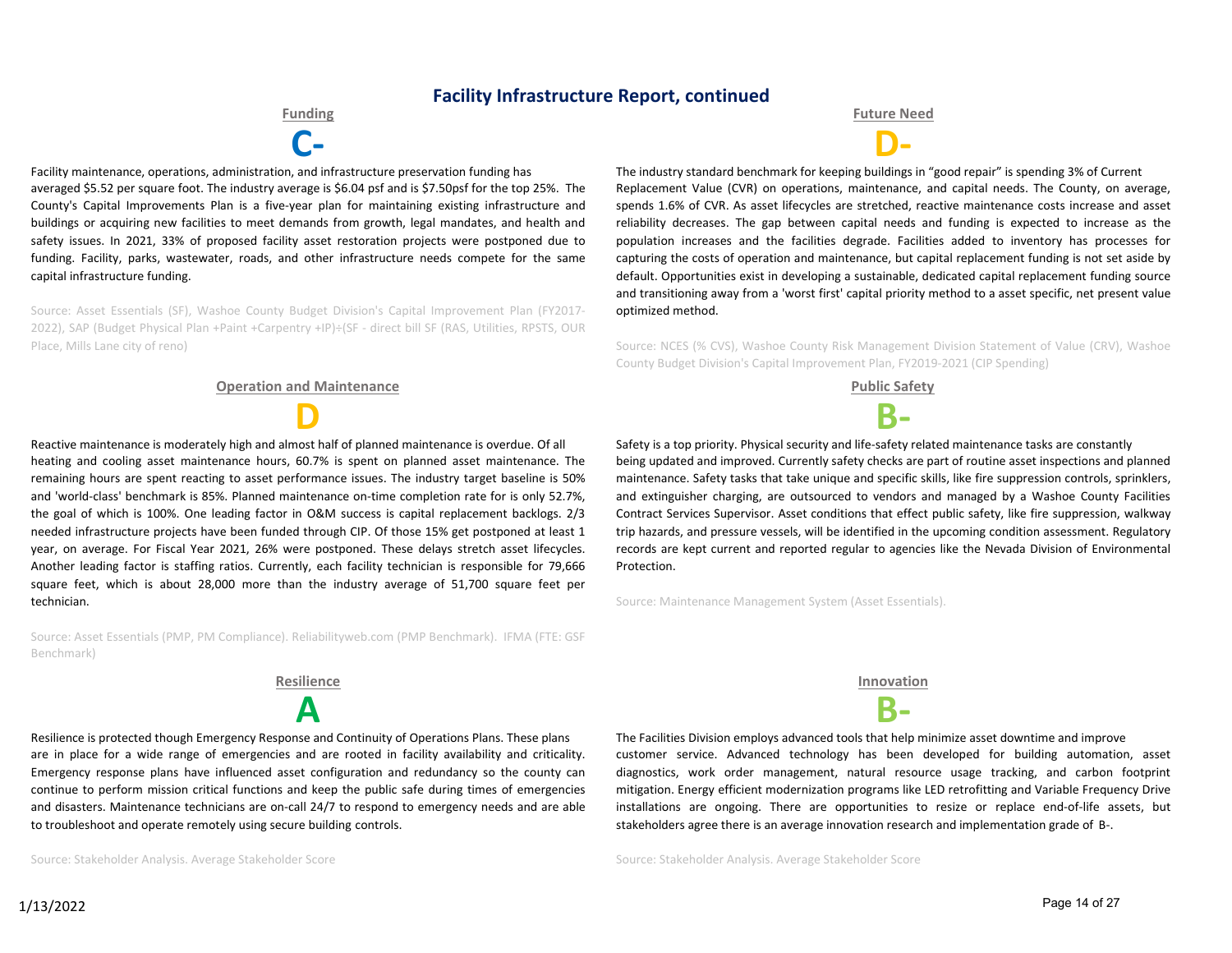## **Facilities Infrastructure Calculation Details**

| <b>Criteria</b>                            | Criteria<br>Weight | Grade     | <b>Score</b> | <b>Score Calculation</b>                                                                                                                                            | Score<br>Weight | <b>Data Source</b>                                                                                                                 |
|--------------------------------------------|--------------------|-----------|--------------|---------------------------------------------------------------------------------------------------------------------------------------------------------------------|-----------------|------------------------------------------------------------------------------------------------------------------------------------|
| <b>Capacity</b>                            | 25.0%              | <b>B-</b> | 80/100       | SF per Washoe County Staff                                                                                                                                          | 100%            | Major Complex Master Plans                                                                                                         |
| <b>Condition</b>                           | 15.0%              | $C -$     | 0.23         | <b>Facility Condition Index</b><br>(Renewal costs ÷ Replacement cost)                                                                                               | 75%             | Building systems condition assessment, International<br>Facility Management Association (IFMA) FCI Benchmark                       |
| Funding                                    | 15.0%              | $C -$     | 5.52/7.50    | Non-CIP maintenance cost ÷ industry benchmark                                                                                                                       | 50%             | SAP, Maintenance Management System (Asset Essentials),<br>APPA Association of Physical Plant Administrators, Life cycle<br>renewal |
|                                            |                    |           | 18/27        | # CIP needs funded $\div$ # CIP needs                                                                                                                               | 50%             | CIP Program                                                                                                                        |
| <b>Future Need</b>                         | 15.0%              | D-        | 60/100       | CIP funding gap                                                                                                                                                     | 100%            | CIP Program                                                                                                                        |
| <b>Operation and</b><br><b>Maintenance</b> | 10.0%              | D         | .608/0.8     | 60.8% Planned Maintenance Percentage, 52.7% On-<br>Time PM (FY19-FY20, HVAC)                                                                                        | 100%            | Maintenance Management System (Asset Essentials)                                                                                   |
| <b>Public Safety</b>                       | 10.0%              | $B -$     | 81/100       | On time PM (768/1290)<br>Average condition of Fire Suppression condition and<br>Concrete condition                                                                  | 100%            | Maintenance Management System (Asset Essentials)                                                                                   |
| Resilience                                 | 5.0%               | A         | 95/100       | Average stakeholder score, emergency response<br>notification and planning                                                                                          | 100%            | Stakeholder Analysis, Emergency Response and Continuity<br>of Operations Plans                                                     |
| Innovation                                 | 5.0%               | <b>B-</b> | 80.75/100    | Average stakeholder score, building automation,<br>asset diagnostics, workorder management, natural<br>resource usage tracking, and carbon footprint<br>mitigation. | 100%            | <b>Stakeholder Analysis</b>                                                                                                        |

**Overall Grade C‐**

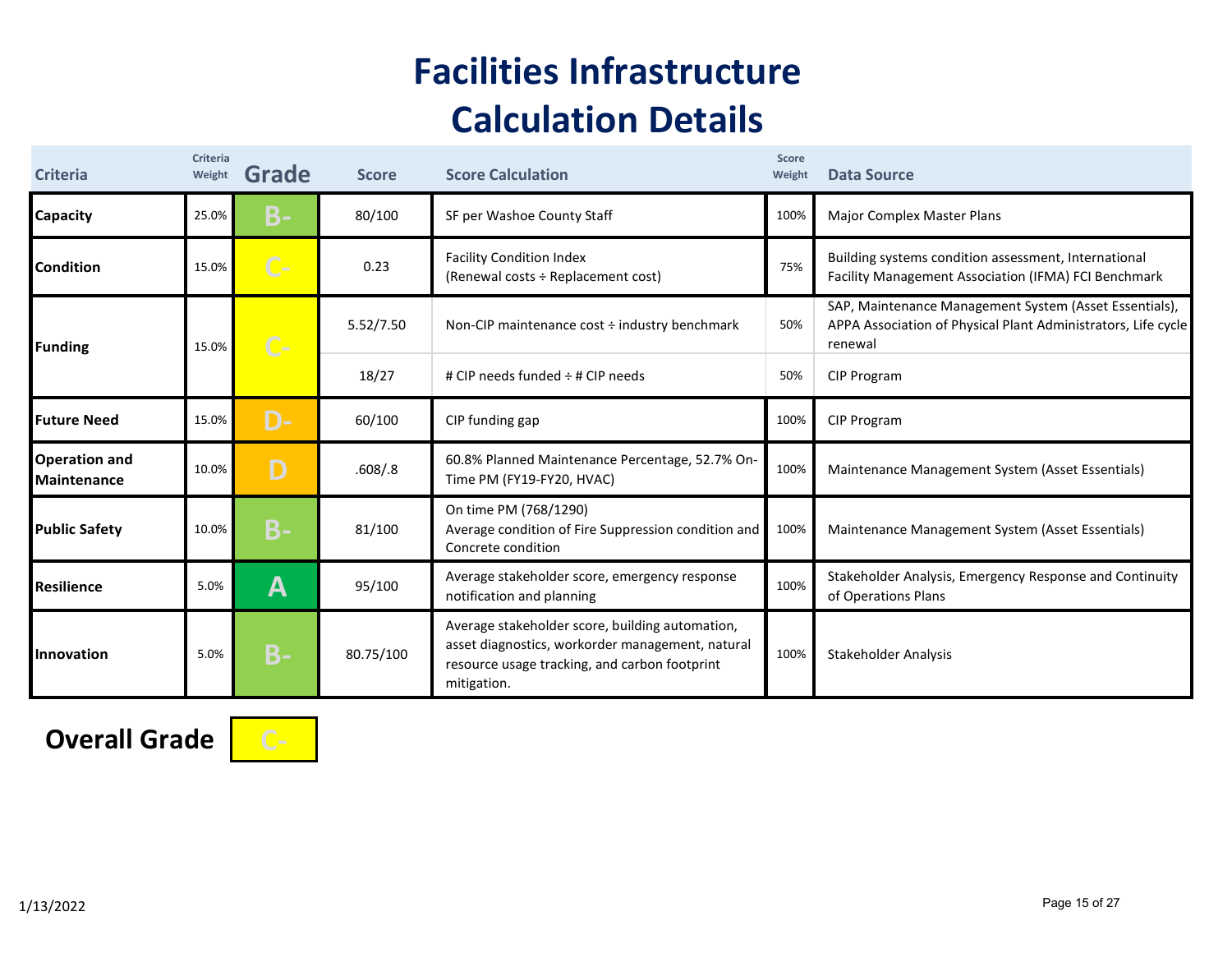# **Fleet Infrastructure Report**

### **1108 Mobile Assets**

### **\$31 Million in Capital Value**

The mission of the Equipment Services Division is to provide safe, reliable vehicles and equipment to Washoe County departments at low life-cycle costs. Fleet infrastructure includes three major categories. Light fleet, which are passenger vehicles, heavy fleet, which are specialized equipment needed for road, stormwater, parks, and wastewater maintenance, and non-rolling stock, which are attachments like snow plows, road sanders, and trailers. Government Fleet magazine recognized Washoe County Equipment Services Division in 2020 as a Notable Leading Fleet and that is mirrored in the relatively high infrastructure scores.

### **Overall Grade**

**B+**

**Capacity**



Due to the way Fleet is funded, capacity is expanded or contracted based on department specific business needs and available funding. Fleet utilization is a good indicator of whether supply match's demand. Utilization for light fleet, non‐Sheriff has historically averaged 6,945 miles per vehicle annually. The Federal Government's, non-military, light fleet benchmark is 6,156 miles per vehicle. During the pandemic, when nonessential travel and in person meetings were discouraged, that number decreased but is starting to normalize.

Source: Flagship Fleet Management (miles/vehicle), U.S. GSA FY20 Federal Fleet Report Table 4‐2 (miles per vehicle)

Fleet has a relatively stable funding mechanism. The Equipment Services Fund (ESF) is operated as an internal service fund to track revenues and expenses for the purchase, maintenance, repair and replacement of fleet vehicles and specialized heavy equipment. The ESF invoices user departments for operation and capital replacement of vehicles. However, the average vehicle age has increased for Human Services Agency and Sherriff's Office, two of the largest fleet users. This indicates department level funding constraints.

Source: Washoe County Budget Book FY21/22. Fleet Stakeholder Analysis (Average Score)



Fleet condition is measured using a point score for age, usage, and repair to replacement cost ratio. The average score was 21.17 points, which equates to 78.8% of value remaining. Those points are broken down by general light fleet having an average of 20.87 points, Road's heavy fleet has 19.81 points, Sheriff's fleet has 23.18 points, and miscellaneous equipment has 17.45 points.

Source: Flagship Fleet Management (Point scoring)

**Funding Future Need**

**A‐ A‐** Equipment Services has established an equipment and vehicle replacement schedule that maximizes value while taking into consideration safety, efficiency, utilization and maintenance costs. The schedule is coordinated with a rate structure that adequately funds replacement or reconditioning of the assets. This structure provides long term funding stability, but is subject to budget approval, which is not always guaranteed.

Source: Washoe County Budget Book FY21/22. Fleet Stakeholder Analysis (Average Score)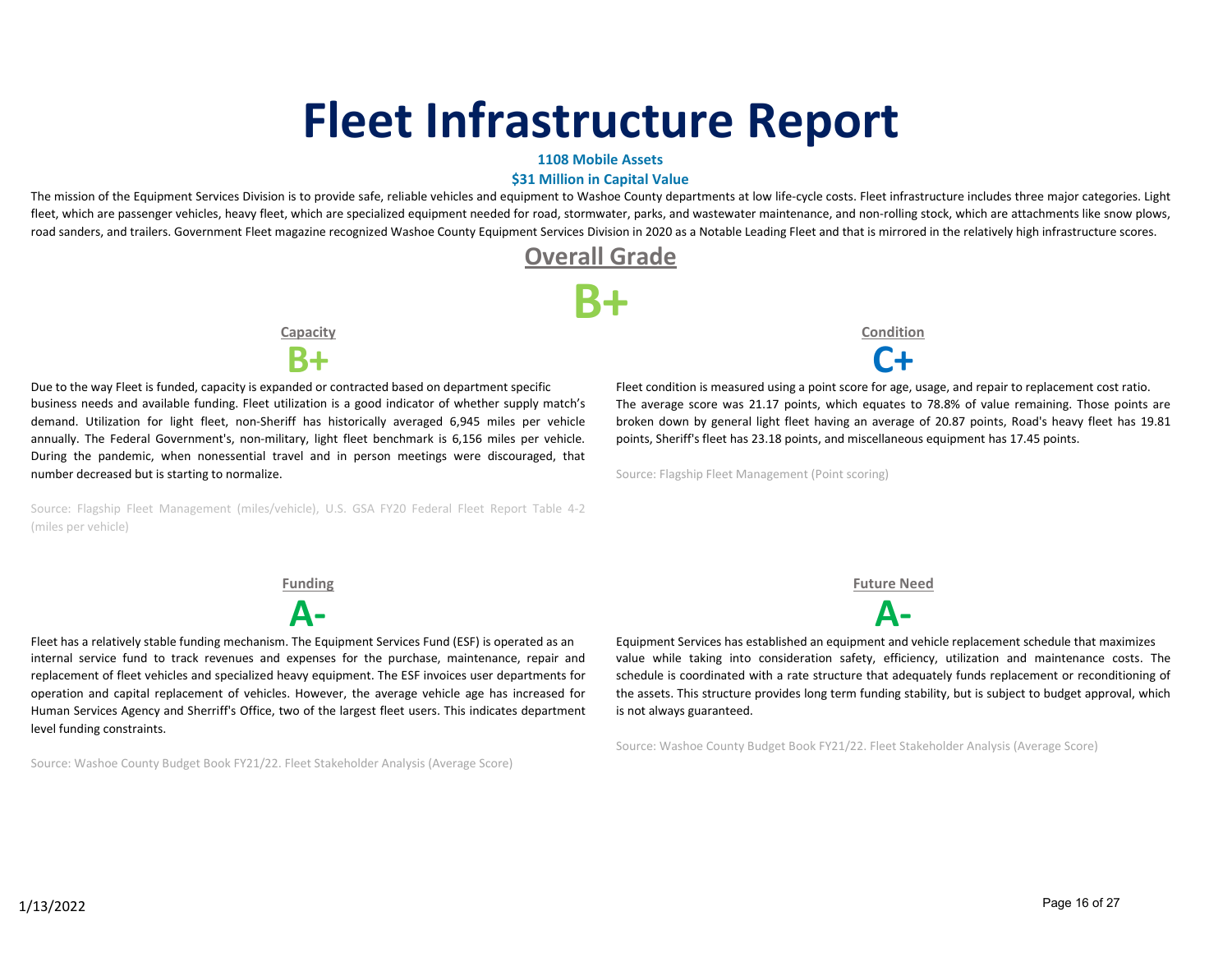### **Fleet Infrastructure Report, continued**

#### **Operation and Maintenance Public Safety**

**A‐ A**

Planned maintenance compliance is high at 90% completed on‐time. The goal is 100% but the baseline is 60%. The average cost per mile for light fleet is \$0.35 per mile and the federal benchmark is \$0.59 per mile. The Preventative Maintenance to Repair Ratio is 2:1, which is twice as good as the industry standards. Opportunities exist in maintenance and repair turnaround times, which lead to vehicle downtime. In 2007 the average turnaround was 27 days. In the past 12 years, turnaround times have steadily improved, and in 2020 the average turn-around time decreased to 11.5 days.

Source: Utilimarc 2019 Government Fleet National Survey (PM Compliance, \$/mile). Flagship Fleet Management. (PM Compliance, \$/Mile, turnaround times)

The safety of the road traveling public, pedestrian, and drivers are a high priority for Washoe County. Every preventative maintenance task includes a 27 point safety inspection, which is conducted to insure vehicle and occupant safety. Compliance is high with air quality, OSHA, and hazardous waste disposal regulations. Washoe County's Risk Management Division maintains a Driver's Policy and conducts mandatory defensive driver training for all Washoe County staff every three years.

Source: Flagship Fleet Management (PM Ratio), Washoe County Risk Management Division, Stakeholder Analysis (Average Score)

**A B+** Resilience is secured through redundancy of critical pieces of equipment, flexibility, and relationships with contractors. Fleet leasing is not a common practice, but processes are in place to quickly respond to emergencies. Opportunities exist in fuel‐type diversification, especially with passenger vehicles and adoption of electric vehicles, protecting against fuel cost and supply risk.

Source: Stakeholder Analysis (Average Score)





Equipment Services scores high in adoption of diagnostic, telematics, and Asset Management Software technologies. The Equipment Services Superintendent is a Certified Public Fleet Professional and keeps current with leading technology. Washoe County is implementing a carbon footprint monitoring software, but additional opportunities exist in adopting environmental management policies, like ISO 14001, and adopting alternative fuel vehicles. Currently the Equipment Services Fleet has only one electric passenger vehicle.

Source: Stakeholder Analysis (Average Score), Flagship Fleet Management (electric count)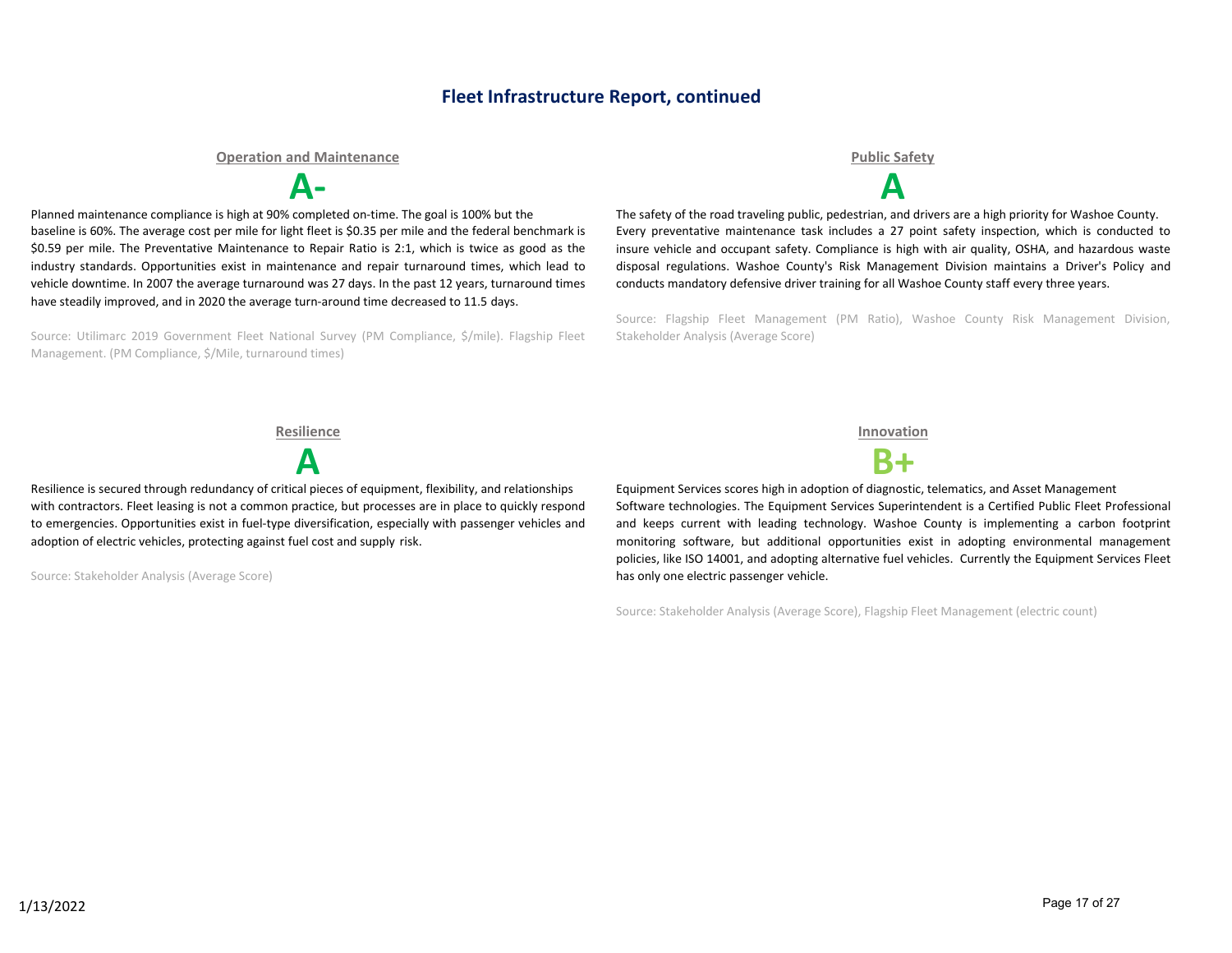## **Fleet Infrastructure Calculation Details**

| <b>Criteria</b>                            | Criteria<br>Weight | Grade | <b>Score</b> | <b>Score Calculation</b>                                                                            | <b>Score</b><br>Weight | <b>Data Source</b>                                |
|--------------------------------------------|--------------------|-------|--------------|-----------------------------------------------------------------------------------------------------|------------------------|---------------------------------------------------|
| Capacity                                   | 20.0%              | B+    | 89/100       | Light fleet utilization: miles per vehicle                                                          | 100%                   | Flagship Fleet Management Software, GSA Benchmark |
| <b>Condition</b>                           | 15.0%              | $C+$  | 78/100       | Average aggregated Point Score of age, miles/hours,<br>and life repair cost                         | 100%                   | Flagship Fleet Management Software                |
| <b>Funding</b>                             | 15.0%              | А-    | 85/100       | Equipment Services Fund funding mechanism,<br>average stakeholder score                             | 100%                   | Fleet operations stakeholder analysis             |
| <b>Future Need</b>                         | 15.0%              | А-    | 95/100       | Equipment Services Fund projected funding<br>mechanism, average stakeholder score                   | 100%                   | Fleet operations stakeholder analysis             |
| <b>Operation and</b><br><b>Maintenance</b> | 15.0%              | А-    | 90/100       | On-time preventative maintenance                                                                    | 100%                   | Flagship Fleet Management Software                |
| <b>Public Safety</b>                       | 10.0%              | Α     | 92/100       | Safety inspection program, regulatory compliance,<br>average stakeholder score                      | 100%                   | Fleet operations stakeholder analysis             |
| <b>Resilience</b>                          | 5.0%               | Α     | 95/100       | Redundancy of critical pieces of equipment, fuel type<br>diversification, average stakeholder score | 100%                   | Fleet operations stakeholder analysis             |
| Innovation                                 | 5.0%               | $B+$  | 88/100       | Diagnostic, telematics, and Asset Management<br>Software technologies, average stakeholder score    | 100%                   | Fleet operations stakeholder analysis             |

**Overall Grade B+**

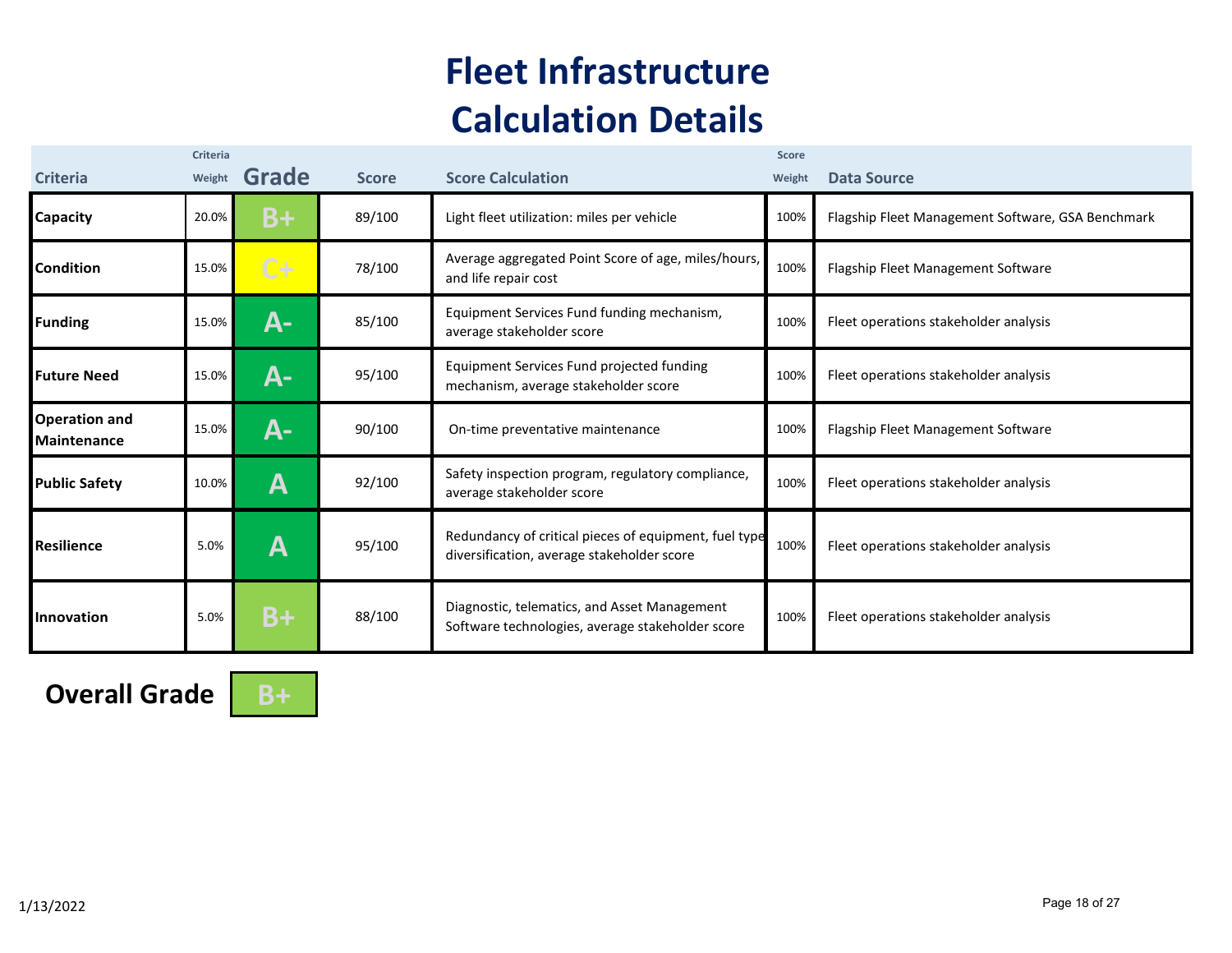# **Sewer Collection Infrastructure Report**

**304 Miles of Pipe** 

**12 Lift Stations**

**>30,000 Assets**

The sanitary sewer collection system is a critical part of the wastewater treatment process. Every day, more than 5 million gallons of raw wastewater is collected from homes and businesses and transported to treatment plants. With more than 300 miles of sewer mains covering 22 square miles, Washoe County's Utility serves approximately 16,000 customers including some urban areas in Reno and Sparks. The collection systems represent a major capital investment in protecting the public's health and safety. The Utility Team is responsible for maintenance, inspection, and rehabilitation of the sanitary sewer collection system to prevent backups and overflows. The County performs well in all categories because of the long-term approach to asset management planning and fiscal sustainability.



**Capacity**

Sewer collection capacity is important for both adequately transporting peak flows to the treatment plants, and ensuring flows have a high enough velocity to avoid sedimentation, which can cause blockages. Growth in the region is high, and facility plans are in place for near- and long-term capacity needs identified. Updates to the plan include hydraulic modeling, which predicts the effects of new connections on capacity. New connections require reports and commercial businesses with high water uses require metering of flow. Opportunities exist in expanding this requirement.

Source: EPA CMOM Evaluation (Capacity)

**Condition**

**B A‐** Pipes and manholes account for the majority of the collection system assets. Condition is affected by material degradation, construction defects, and maintenance compliance. The estimated remaining useful life of the sewer collection system is 85%, which is in the "excellent" category. Construction defects are prevented by thorough inspection of construction prior to acceptance. Current inspections are rigorous but during the 2004‐2007 building boom, that was not the case and there are on‐going groundwater infiltration and inflow issues. Field crews regularly conduct visual condition assessments of manholes during flushing, but opportunities exist in additional pipe condition assessments.

Source: GIS Asset Inventory (Age; Material), American Water Works Association (Life Expectancy)



Sewer services have a stable funding mechanism through utility rate payers and a risk-based Capital Improvement Plan (CIP) provides for system repairs and replacements. Rates are calculated based on the cost of services, which is analyzed by an outside consultant very 3‐5 years and adjusted annually using a Consumer Price Index. Costs are controlled through accurate budgeting, monitoring of spending, and accounting audits. There hasn't been a need for a base rate adjustment in the last 10 years.

Source: EPA CMOM Evaluation (Operation Budgeting; Maintenance Budgeting)

**Funding Future Need**

Funding mechanisms are in place to pay for new construction and ongoing maintenance. New construction is funded through construction connection fees and ongoing maintenance is funded by rate payers. Long term cost controls and asset reliability is ensured through well-defined construction design standards, which are reviewed and inspected before acceptance. This ensures standardization of equipment and components to minimize risk and cost.

Source: EPA CMOM Evaluation (Operation Budgeting; Maintenance Budgeting; Operation Modeling; Engineering; Design; Construction)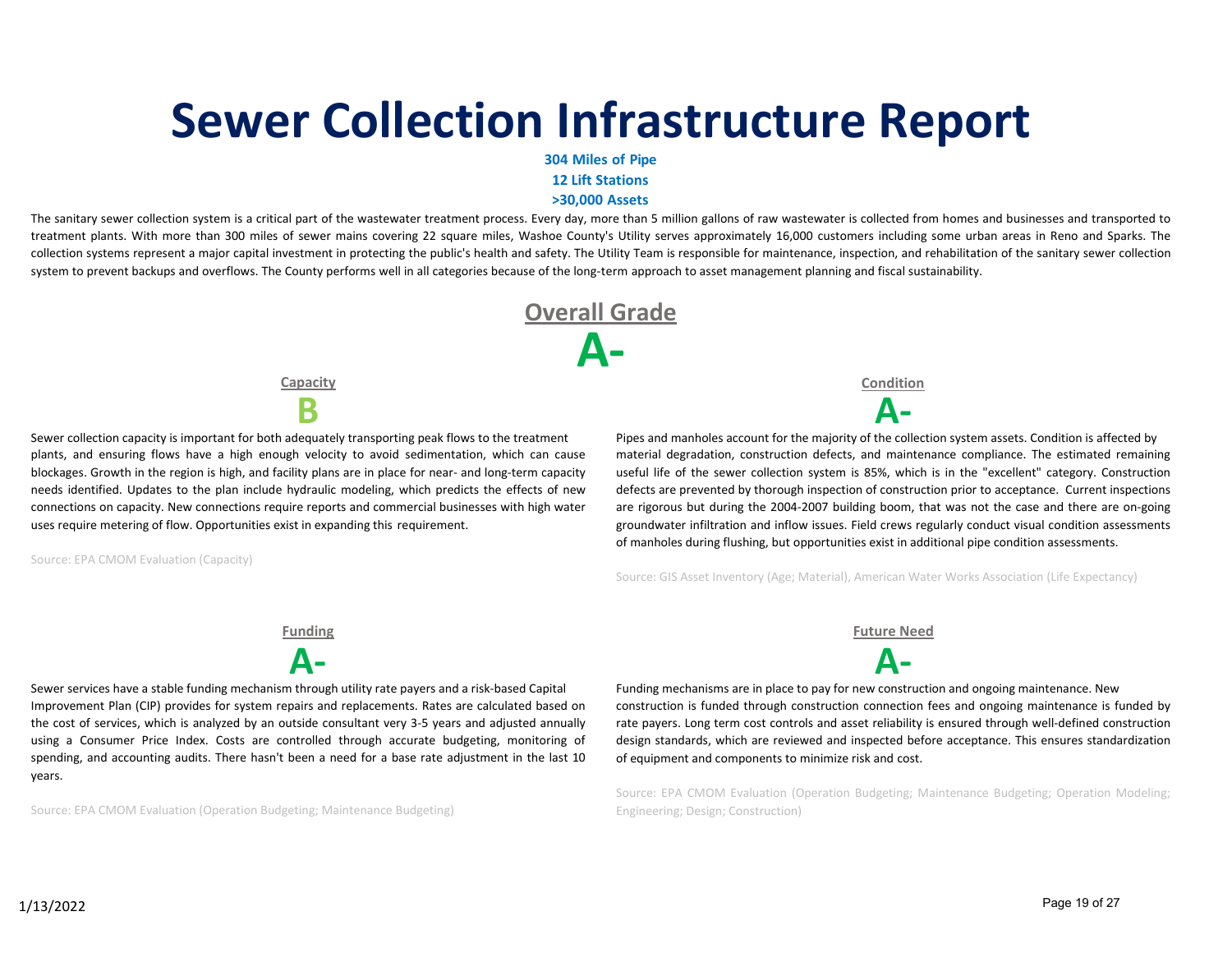### **Sewer Collection Infrastructure Report, continued**

### **Operation and Maintenance Public Safety**

The County scores slightly above average for operation and maintenance of the sewer infrastructure. Sewer main flushing in a large component of sewer collection preventative maintenance and a great effort has been undertaken recently to address the backlog of flushing needs. In June of 2020, 49% of mains were overdue for flushing and in August of 2021, that number has been reduced to 24%. Planned maintenance accounts for only 52% of all maintenance, which is below optimal. Lower than average staffing levels may be contributing to reactivity. The Utility team includes 2.39 Full Time Equivalent employees for every 100 miles of collection system pipe. The average benchmark is 4.55.

Source: Asset Essentials (PMP, PM Compliance, FTE Hours); Collector (% flush overdue); EPA CMOM Evaluation (Equipment and Collection System Maintenance); VEOLIA/WSSC Utility Benchmarking and Organizational Efficiency Review 2016 (FTE Benchmark)

**B B‐**

The mission of the wastewater collection system is to limit the public's exposure to untreated wastewater. Potential for exposure is commonly referred to as a Sanitary Sewer Overflow (SSO) event. The County minimizes the likelihood of SSO events through maintenance and inspections. The County also has well-defined operating procedures, 24-7 on call technicians, and a public notification system in order to minimizes the impact of these events when they do happen. The County has averaged 2.35 annual SSO events per 100 miles of pipe, which is better than the American Water Works Association benchmark of 2.74.

Source: Asset Essentials (SSOs), AWWA (SSO Benchmark, West Region)

#### **Resilience Innovation**



The resilience of the County sewer collection infrastructure is ensured through emergency response and contingency plans. These plans take into account vulnerability analysis, critical system component redundancy, and the effects of natural event, vandalism, and third-party events. Staff is trained on event response procedures and take part in response simulations. Opportunities exist in improving formalized root cause analysis, updating plans more regularly, and improving asset specific risk analysis.

Source: EPA CMOM Evaluation (Emergency Preparedness and Response)



The County benefits from mature mapping and SCADA technology. A Geographic Information System is utilized as the authoritative data source for linear asset inventory, condition scores, and risk modeling. Mobile field applications provide on‐demand information and make data entry easier. The County also utilizes a Maintenance Management System to optimize preventative maintenance planning and execution. SCADA provides operational insight and has numerous sensors to alert staff of potential issues.

Source: EPA CMOM Evaluation (Modeling; Internal TV Inspection; Survey and Rehabilitation; Performance Indicators)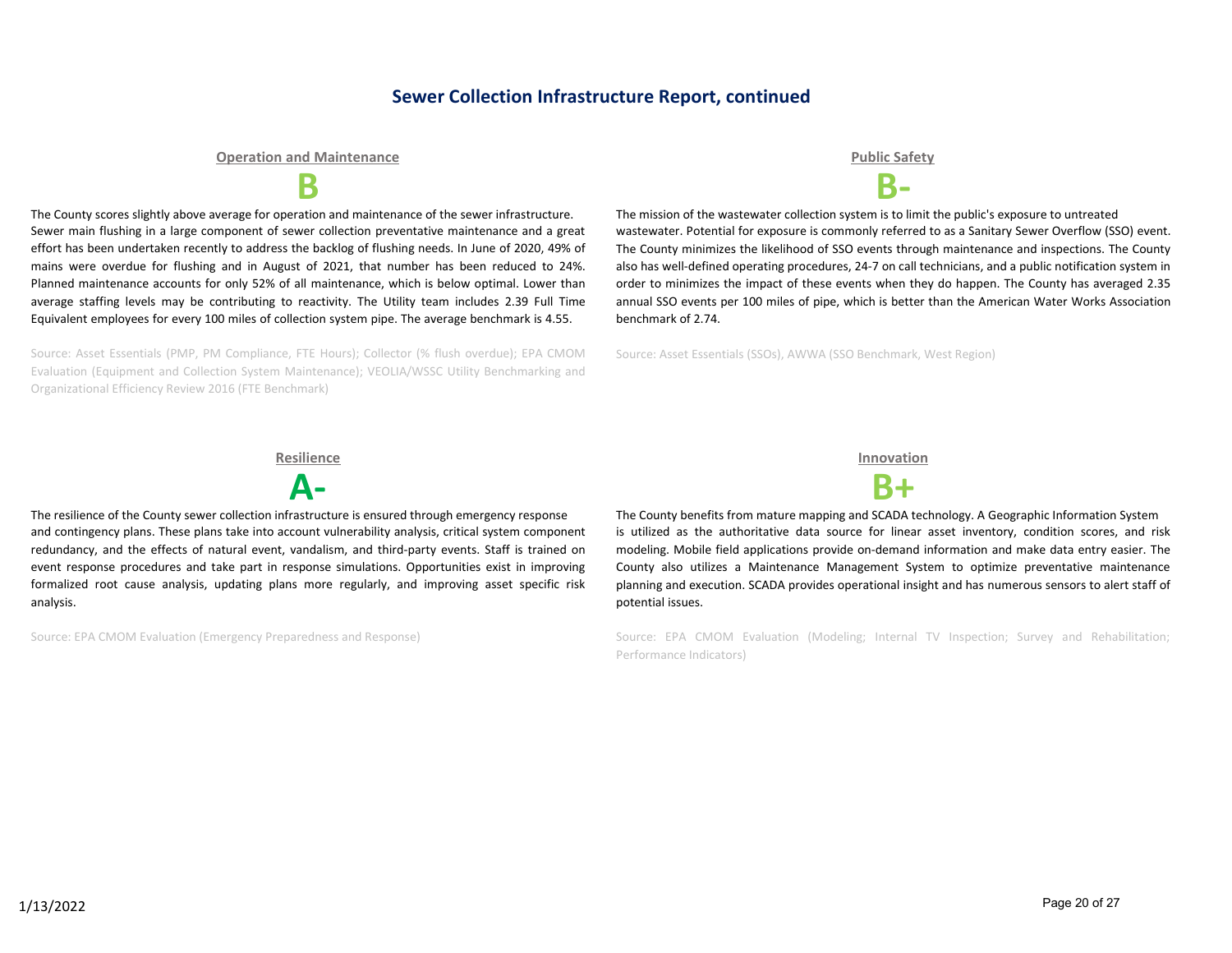### **Sewer Collection Infrastructure Calculation Details**

| <b>Criteria</b>      | Criteria<br>Weight | Grade     | <b>Score</b> | <b>Score Calculation</b>                                                                                                                                                                                      | Score<br>Weight | <b>Data Source</b>           |
|----------------------|--------------------|-----------|--------------|---------------------------------------------------------------------------------------------------------------------------------------------------------------------------------------------------------------|-----------------|------------------------------|
| <b>Capacity</b>      | 25.0%              | B         | 7/10         | CMOM IV.J: Capacity                                                                                                                                                                                           | 100%            | EPA Assessment, CMOM         |
| <b>Condition</b>     | 15.0%              | А-        | 85%          | Remaining Useful Life %                                                                                                                                                                                       | 100%            | Inventory Data (GIS/CMMS)    |
| <b>Funding</b>       | 15.0%              | <b>A-</b> | 8.35/10      | CMOM IV.A: Budgeting<br><b>CMOM V.A: Maintenance Budgeting</b>                                                                                                                                                | 100%            | EPA Assessment, CMOM         |
| <b>Future Need</b>   | 10.0%              | А-        | 8/10         | CMOM IV.G: Modeling<br>CMOM IV.H: Engineering<br>CMOM IV.I: Design<br><b>CMOM IV.K: Construction</b>                                                                                                          | 100%            | EPA Assessment, CMOM         |
| <b>Operation and</b> | 10.0%              | Β         | 8/10         | CMOM V. Equipment and Collection System<br>Maintenance                                                                                                                                                        | 50%             | EPA Assessment, CMOM         |
| <b>Maintenance</b>   |                    |           | 76%          | Average % of on-time flushing                                                                                                                                                                                 | 50%             | Flushing History (GIS/CMMS)  |
| <b>Public Safety</b> | 10.0%              | <b>B-</b> | 3            | SSOs per 100 miles per year                                                                                                                                                                                   | 100%            | <b>Asset Essentials CMMS</b> |
| Resilience           | 5.0%               | A-        | 8/10         | CMOM IV.F F. Emergency Preparedness and<br>Response                                                                                                                                                           | 100%            | EPA Assessment, CMOM         |
| Innovation           | 10.0%              | $B+$      | 7/10         | <b>CMOM III: Collection System Management:</b><br>CMOM IV.G: Modeling<br>CMOM VII.A: Internal TV Inspection<br>CMOM VII.B. Survey and Rehabilitation (general)<br><b>CMOM VI. MIS: Performance Indicators</b> | 100%            | EPA Assessment, CMOM         |

**Overall Grade A‐**



Page 21 of 27 1/13/2022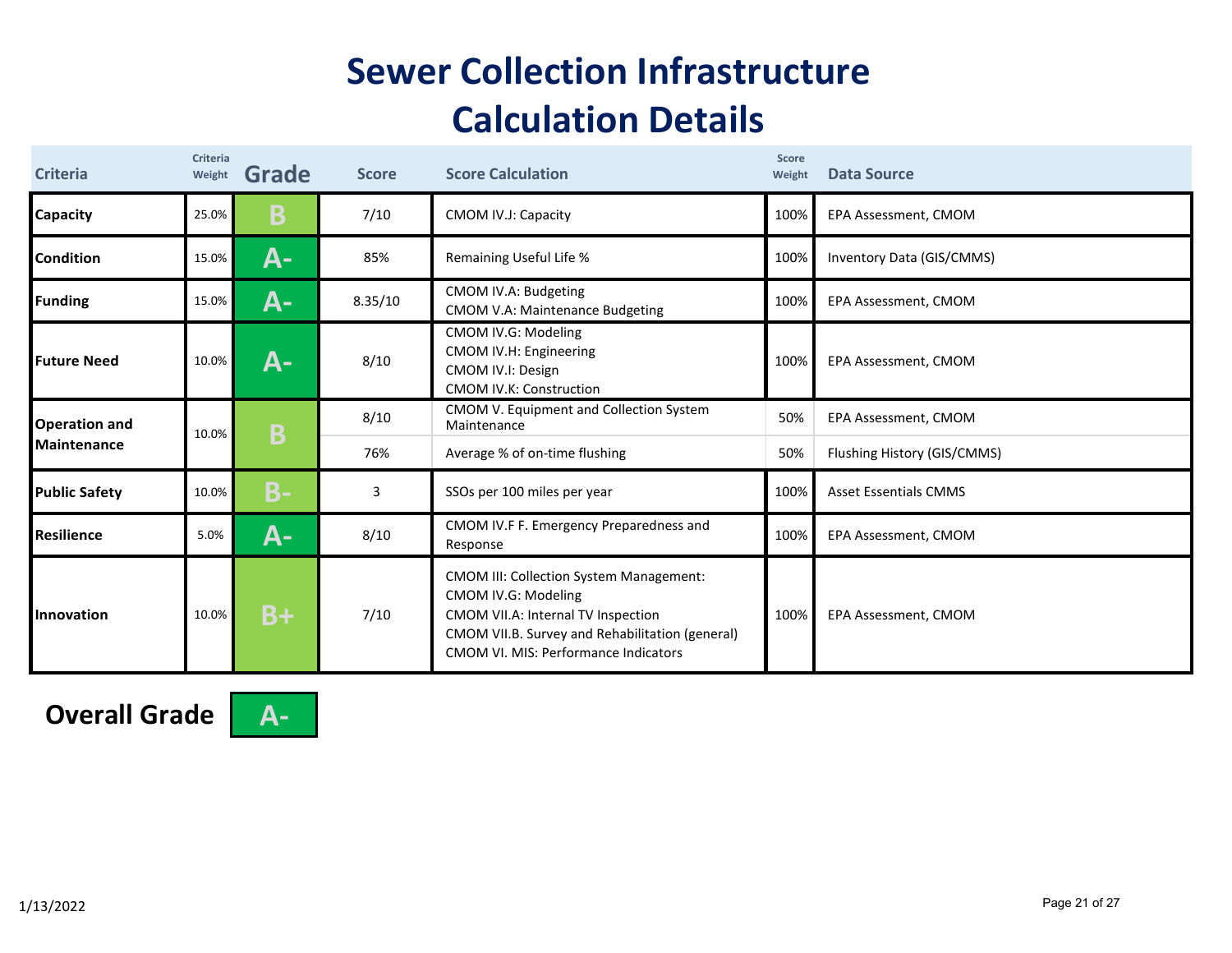# **Sewer Treatment Infrastructure Report**

**>5 Million Gallons Treated Per Day**

#### **>2,700 Planned Maintenance Tasks Per Year**

Washoe County protects water quality and public health in Northern Nevada by providing high quality and effective treatment of wastewater generated by local residents. Washoe County's Utility treats an average of 5 million gallons of wastewater per day at three regional wastewater plants. The Utility's wastewater treatment systems include the South Truckee Meadows Water Reclamation Facility, STMWRF, and two smaller treatment facilities in the Cold Springs and Lemmon Valley hydrographic basins. The facilities utilize advanced biological nutrient removal processes to remove contaminants during the water purification process as well as recycling a large amount of the wastewater, providing a sustainable source of irrigation water. The Utility Team is responsible for maintenance, inspection, and rehabilitation of the sanitary sewer treatment plants to protect the health of the public and environment. The County performs well in all categories because of the long-term approach to asset management planning and fiscal sustainability.



**Capacity**



Wastewater Treatment capacity management is a component of the region's master plan. The region's projected growth and wastewater treatment demand is being ensured in advance through large scale expansions. The current expansion of STMWRF will increase the size of the existing plant by 48%, which will address the needs of the region's 2040 population projection. Improvement plans for Cold Springs and changes to Lemmon Valley treatment plants are on the horizon but have yet to be implemented.

Source: WC Board of Adjustments 6/3/21 presentation WSUP21‐0010, Sewer Treatment Plant Infrastructure Stakeholder Survey Analysis (Average Score)

**Condition**

The condition of the largest treatment plant, STMWRF, was assessed by a consultant in 2019 and resulted in an overall score of 87% remaining useful life. The two smaller treatment plants do not have objective condition assessments but are in good working order and are relatively new infrastructure. Inspections and predictive maintenance, like vibration analysis, are increasing in use and give early indications of condition degradation.

Source: Jacobs Condition Assessment (Useful life), Sewer Treatment Plant Infrastructure Stakeholder Survey Analysis (Average Score)



Sewer services have a stable funding mechanism through utility rate payers and a risk-based Capital Improvement Plan (CIP) provides for system repairs and replacements. Rates are calculated based on the cost of services, which is analyzed by an outside consultant every 3‐5 years and adjusted annually using a Consumer Price Index. Costs are controlled through accurate budgeting, monitoring of spending, and accounting audits. There hasn't been a need for a base rate adjustment in the last 10 years.

Source: EPA CMOM Evaluation (Operation Budgeting; Maintenance Budgeting)

**Funding Future Need**

**A‐ A‐**

Funding mechanism are in place to pay for new construction and ongoing maintenance. New construction is funded through construction connection fees and ongoing maintenance is funded by rate payers. Long term cost controls and asset reliability is ensured through well-defined construction design standards, which are reviewed and inspected before acceptance. This ensures standardization of equipment and components to minimize risk and cost.

Source: EPA CMOM Evaluation (Operation Budgeting; Maintenance Budgeting; Operation Modeling; Engineering; Design; Construction)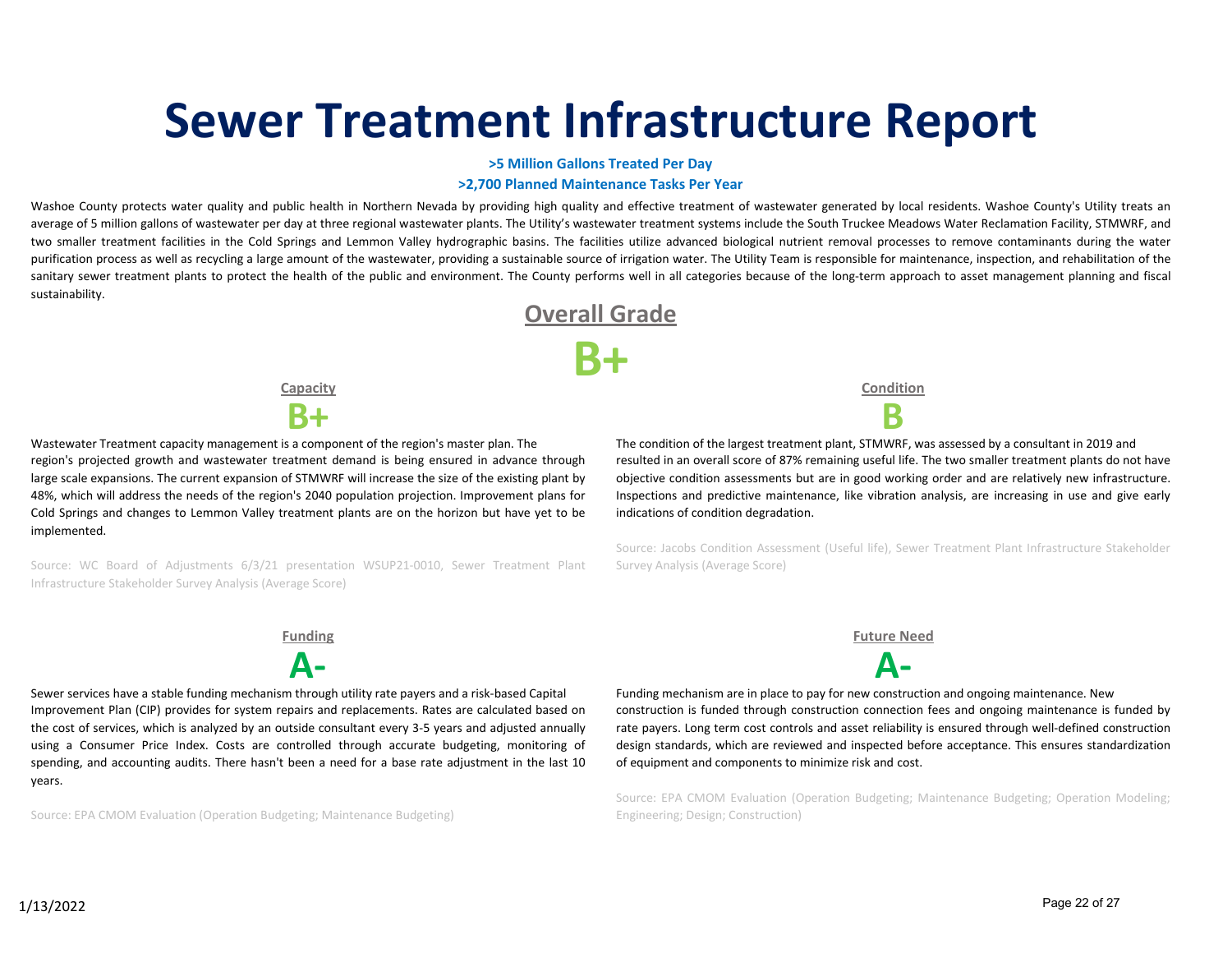### **Sewer Treatment Infrastructure Report, continued**

**Operation and Maintenance Public Safety**



92.3% of over 2,700 preventative maintenance work orders are completed on time but there are indicators of increasing reactive work and increasing electrical issues. As usage increases and assets age, it become more difficult to keep up with maintenance needs. The Utility is proactive in identifying capital replacement needs and addressing issues as early as possible.

Source: Sewer Treatment Plant Infrastructure Stakeholder Survey Analysis (Average Score)



**B+ B+**

The Utility's mission is to keep the public safe and is ensured by limiting access, mitigating the consequence of asset failures and adhering to best‐practice safety procedures. Asset failure is always a possibility and policies, procedures, and built-in redundancy are in place.

Source: Sewer Treatment Plant Infrastructure Stakeholder Survey Analysis (Average Score)

The resilience of the treatment plants is ensured through emergency response and contingency plans. These plans take into account vulnerability analysis, critical system component redundancy, and the effects of natural event, vandalism, and third-party events. Staff is trained on event response procedures and take part in response simulations. Opportunities exist in improving formalized root cause analysis, updating plans more regularly, and improving asset specific risk analysis.

Source: EPA CMOM Evaluation (Emergency Preparedness and Response), Sewer Treatment Plant Infrastructure Stakeholder Survey Analysis (Average Score)

**Resilience Innovation**

**B B+**

Washoe County's wastewater biosolids program is industry leading. These nutrient‐rich biosolids are a valuable resource capable of generating energy through the production of biogas (50‐60% methane gas). The County also utilizes a Maintenance Management System to optimize preventative maintenance planning and execution. SCADA provides operational insight and has numerous sensors to alert staff of potential issues. Opportunities exist in expanding predictive condition and root cause analysis technology.

Source: Sewer Treatment Plant Infrastructure Stakeholder Survey Analysis (Average Score)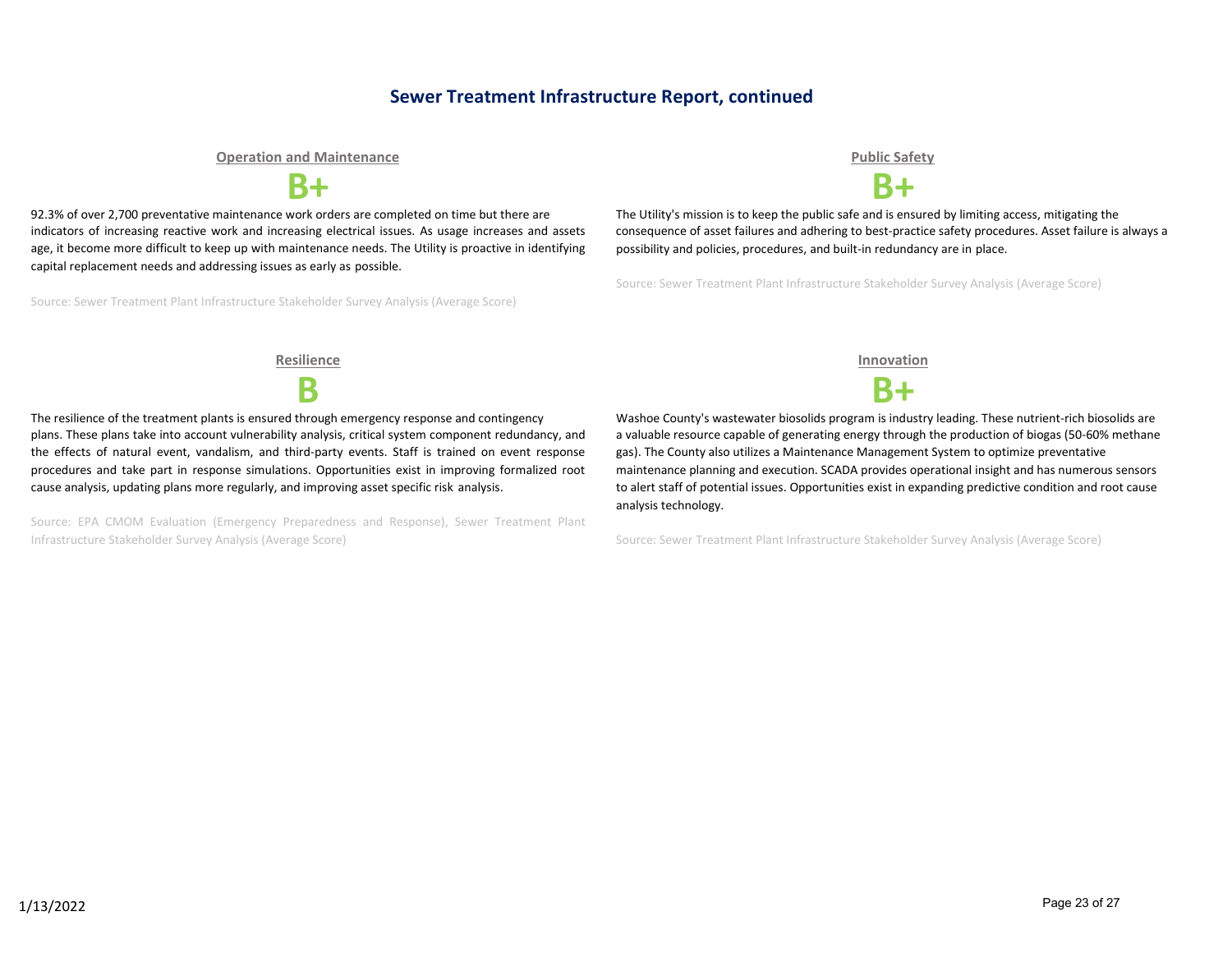## **Sewer Treatment Infrastructure Calculation Details**

| <b>Criteria</b>                            | Criteria<br>Weight | Grade | <b>Score</b> | <b>Score Calculation</b>                                                             | <b>Score</b><br>Weight | Data Source                                                        |
|--------------------------------------------|--------------------|-------|--------------|--------------------------------------------------------------------------------------|------------------------|--------------------------------------------------------------------|
| <b>Capacity</b>                            | 25.0%              | B+    | 89/100       | Plant expansion capacity and population projection                                   | 100%                   | Sewer operations stakeholder analysis                              |
| Condition                                  | 10.0%              | Β     | 84.3/100     | <b>STMWRF Condition Assessment and Remaining</b><br>Useful Life                      | 100%                   | Calculation of deferred maintenance and % useful like<br>remaining |
| <b>Funding</b>                             | 15.0%              | А-    | 90/100       | Utilities funding mechanism, average stakeholder<br>score                            | 100%                   | Sewer operations stakeholder analysis                              |
| <b>Future Need</b>                         | 15.0%              | А-    | 91/100       | Proposed Utilities funding mechanism, average<br>stakeholder score                   | 100%                   | MGD expansion                                                      |
| <b>Operation and</b><br><b>Maintenance</b> | 10.0%              | $B+$  | 89/100       | Preventative maintenance work order compliance,<br>asset renewal                     | 100%                   | Sewer operations stakeholder analysis                              |
| <b>Public Safety</b>                       | 10.0%              | $B+$  | 87.6/100     | Physical access, response notification and response<br>planning                      | 100%                   | Sewer operations stakeholder analysis                              |
| Resilience                                 | 5.0%               | B     | 84.3/100     | Emergency response notification and response<br>planning, staff training             | 100%                   | Sewer operations stakeholder analysis                              |
| Innovation                                 | 10.0%              | B+    | 89/100       | Internet of Things adoption, Maintenance<br>Management Software, Biosolid processing | 100%                   | Sewer operations stakeholder analysis                              |

**Overall Grade** B+

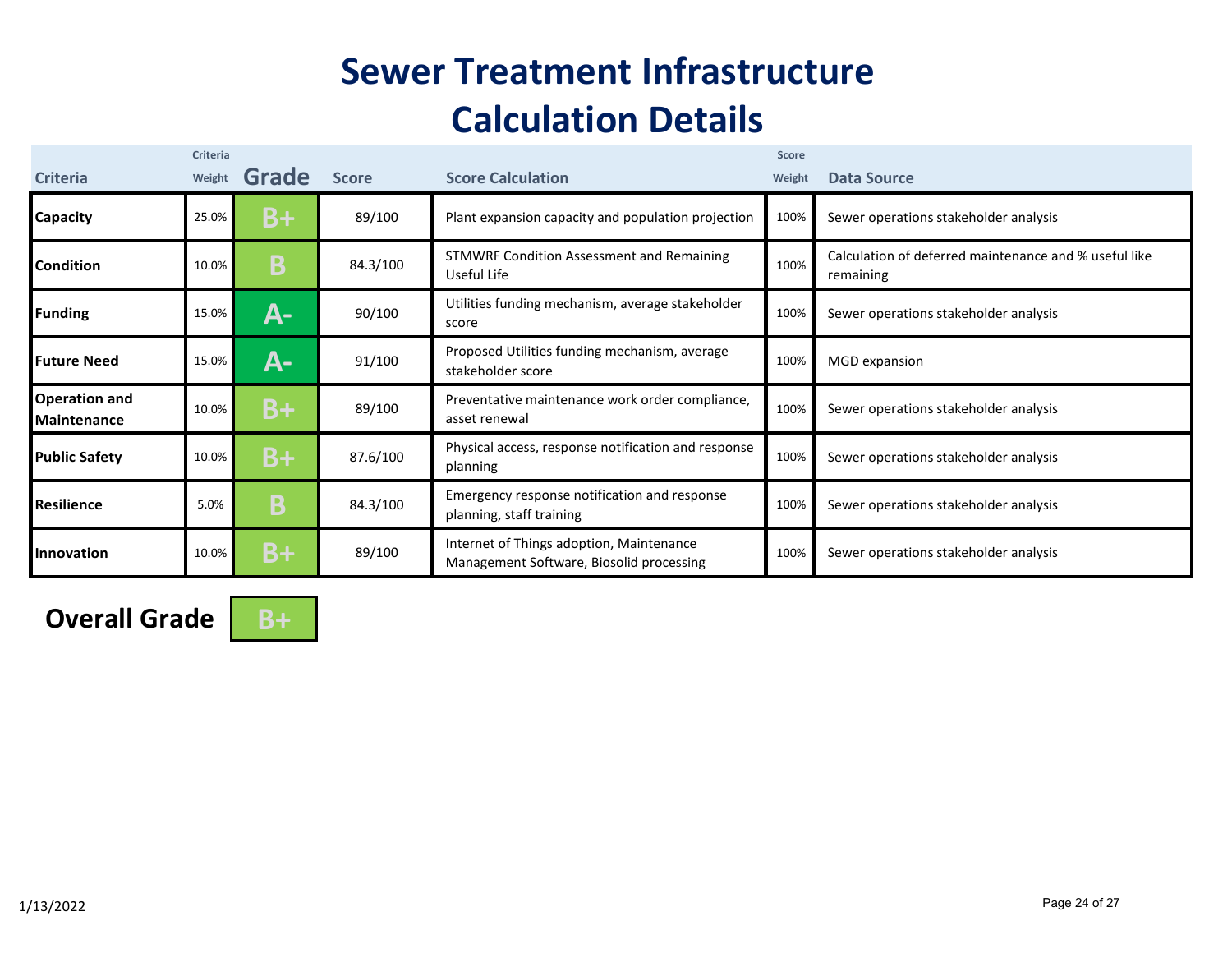# **Reclaim Water Infrastructure Report**

#### **42 Miles of Pipe**

**3,831 Assets**

Washoe County provides an average of 800 million gallons of Class A reclaimed water every year and distributes it through 42 miles of pipe. The South Truckee Meadows Water Reclamation Facility, STMWRF, in South Reno supplies reclaimed water to irrigate landscaping, sports fields, and golf courses. These uses of reclaimed water help reduce the amount of potable water used by the community, thereby reducing our reliance on the Truckee River and local groundwater resources. The creation of an Effluent Management System Plan is underway. The purpose is to complete an effluent management and water balance plan to identify demands and water quality solutions over a 10-year planning horizon. The Utility Team is responsible for maintenance, inspection, and rehabilitation of the reclaim distribution system and performs well in all categories because of the long-term approach to asset management planning and fiscal sustainability.



**Capacity**

Reclaim water usage rates are increasing but production still exceeds usage, creating a surplus. The surplus is stored in Huffaker Hills Reservoir, which has no immediate threat of overflowing, but mean reservoir levels have been increasing. Efforts are underway to encourage new customers and between 2018 and 2021 reclaim water consumption increased 8% per year.

Source: SAP (Reclaim meter Readings), SCADA (Influent Flow MGD)

**Condition**

**B A‐** Infrastructure is relatively new and in generally good shape. The oldest main was installed in 1992 and the average useful life is 77 years. The estimated remaining useful life of reclaim mains is 79%, which is in the "excellent" category. Opportunities exist in improving the water quality through mitigating groundwater infiltration into the sewer collections system.

Source: Reclaim Main GIS (Age, Material), American Water Works Association (Life Expectancy)

Reclaim services have a stable funding mechanism through utility rate payers and a risk-based Capital Improvement Plan (CIP) provides for system repairs and replacements. Rates are calculated based on the cost of services, which is analyzed by an outside consultant every 3‐5 years and adjusted annually using a Consumer Price Index. Costs are controlled through accurate budgeting, monitoring of spending, and accounting audits. There hasn't been a need for a base rate adjustment in the last 10 years.

Source: EPA CMOM Evaluation (Operation Budgeting; Maintenance Budgeting)

**Funding Future Need**



Funding mechanisms are in place to pay for new construction and ongoing maintenance. New construction is funded through construction hookup fees and ongoing maintenance is funded by rate payers. Long term cost controls and asset reliability is ensured through well-defined construction design standards, which are reviewed and inspected before acceptance. This ensures standardization of equipment and components to minimize risk and cost.

Source: EPA CMOM Evaluation (Operation Budgeting; Maintenance Budgeting; Operation Modeling; Engineering; Design; Construction)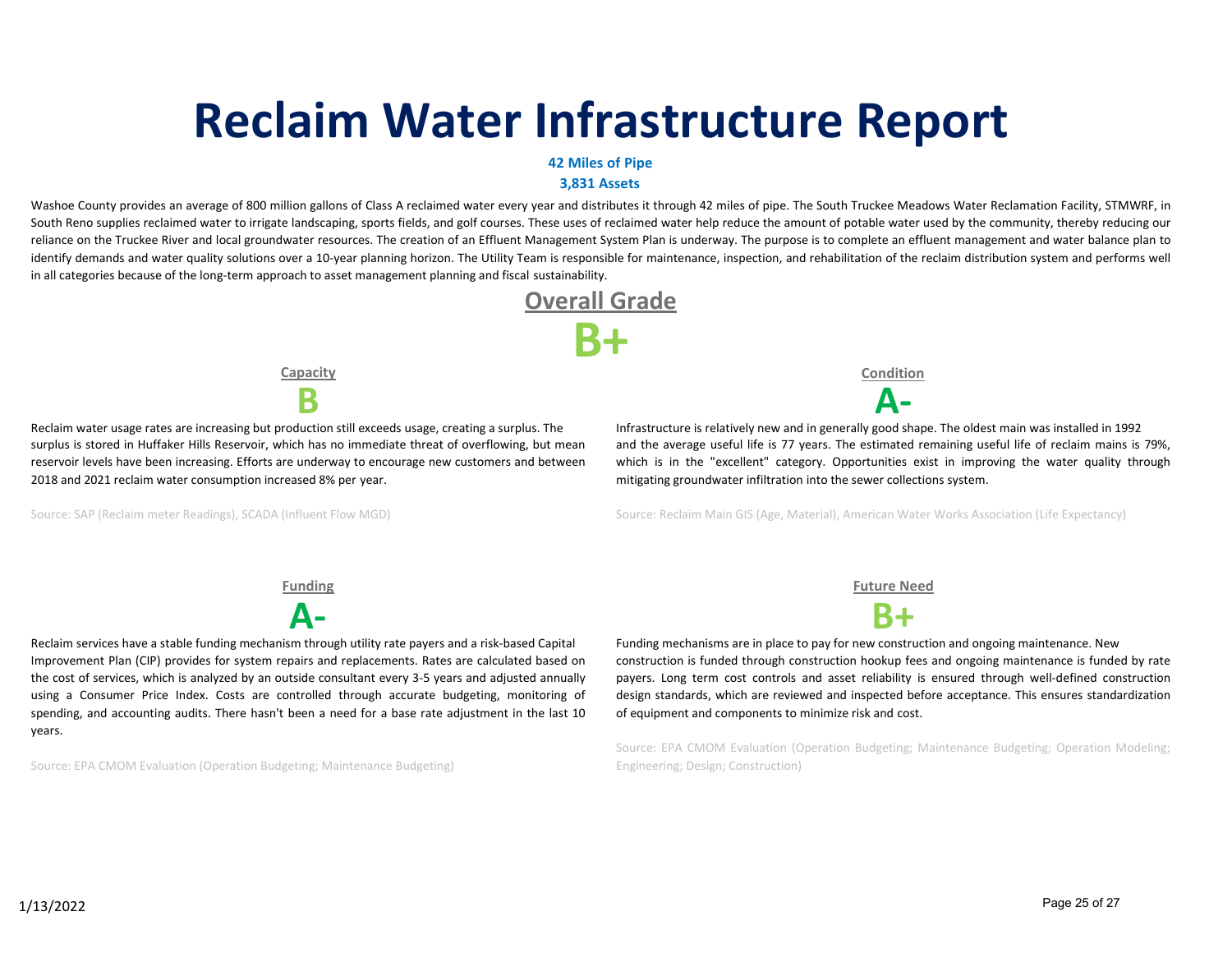### **Reclaim Water Infrastructure Report, continued**

#### **Operation and Maintenance Public Safety**

The utility has the ability to comply with all current regulations. Preventative maintenance compliance is high for reclaim flushing, valve turning, and PRV and AirVac inspection. A moderate amount of low priority tasks remains outstanding, but field staff responsibilities also include sewer collection and treatment priorities.

Source: Asset Essentials and Collector (Outstanding issues, PM Compliance, Pressure Inspection History) Sewer Treatment Plant Infrastructure Stakeholder Survey Analysis (Average Score)

**B A‐**

Although reclaim water is Class A and not consider hazardous, it is not safe for drinking. Signage is required at all usage sites and uncontrolled discharge is rare. There are areas of improvement in improving asset and SCADA redundancy.

Source: Sewer Treatment Plant Infrastructure Stakeholder Survey Analysis (Average Score)

**Resilience Innovation**

**A‐ B+**

Reclaimed water is a valuable asset for the community. When irrigation peaks in the summer, reclaimed water provides about 10% of the total water supply used in the region. Local water recycling is a growing and important part of the community's comprehensive water resource management strategy. The system is fairly new and designed well to help prevent significant hazards. Opportunities exist in improving SCADA and asset redundancy.

Source: Sewer Treatment Plant Infrastructure Stakeholder Survey Analysis (Average Score)

The County benefits from mature mapping and SCADA technology. A Geographic Information System is utilized as the authoritative data source for linear asset inventory, condition scores, and risk modeling. Mobile field applications provide on‐demand information and make data entry easier. The County also utilizes a Maintenance Management System to optimize preventative maintenance planning and execution. SCADA provides operational insight and has numerous sensors to alert staff of potential issues.

Source: EPA CMOM Evaluation (Modeling; Internal TV Inspection; Survey and Rehabilitation; Performance Indicators)